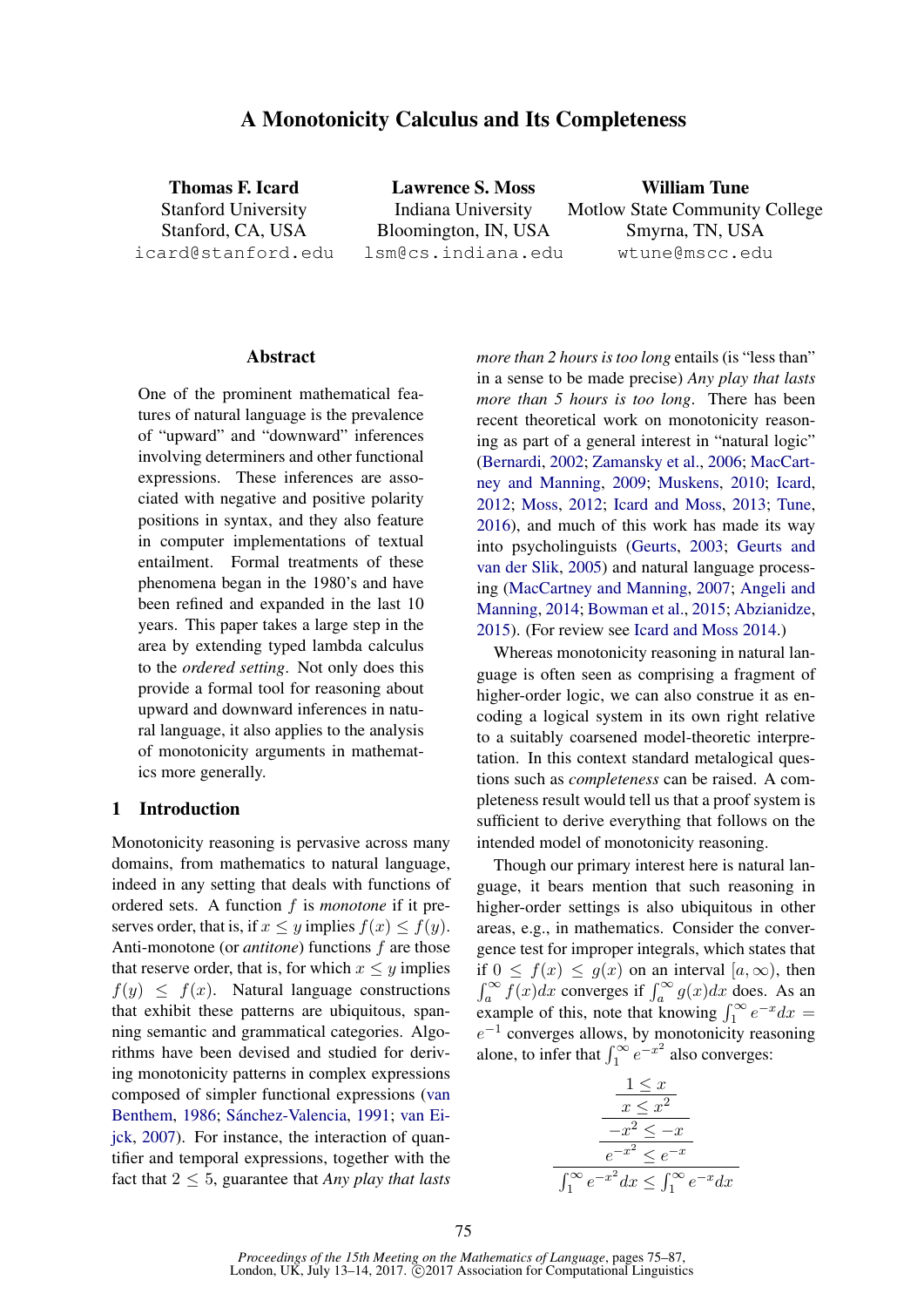

Figure 1: Example proof that *All mammals run* implies *Few marsupials deftly soar* (in three parts).

This argument, similar to those we will be considering, depends only on the *monotonicity profiles* of the relevant functions (multiplication, exponentiation, etc.) on the relevant domains.

The aim of the present contribution is to formulate a suitable system for monotonicity reasoning in a higher-order setting, appropriate to the task of capturing common entailment patterns in natural language in particular, and to prove a completeness result for an associated proof system. Along the way we also prove an analogue of Lyndon's (1959) Theorem for first order logic, showing exactly when, in our general setting, a subterm occurrence stands in a monotone or antitone position. For reasons of space, we skip some of the less central proofs.

## 2 Motivating Example

To motivate the specific formal apparatus that we will employ, consider the following small fragment. As in previous work (Icard and Moss, 2013), we will be considering an extended simply typed lambda calculus where the functional types can be "marked" with monotonicity information,  $+$  for monotone,  $-$  for antitone, and  $\cdot$  for neither (or unknown). Suppose we have two base types  $t$  and  $p$ , corresponding to truth values and predicates (more commonly, functions from entity type to truth value type), and the following typed terms:

| all                     | $p \stackrel{-}{\rightarrow} (p \stackrel{+}{\rightarrow} t)$ |
|-------------------------|---------------------------------------------------------------|
| few                     | $p \rightarrow (p \rightarrow t)$                             |
| mammal, marsupial : $p$ |                                                               |
| run, fly, soar          | p : p                                                         |
| deftly                  | : $p \rightarrow p$                                           |

Let us furthermore assume the following background entailment facts Γ, where  $M \precsim N$  is understood as entailment generalized to all types:

$$
\lambda x.(\text{all}(x)(\text{run})) \precsim \lambda x.(\text{few}(x)(\text{fly}))
$$
  
deftly  $\precsim \lambda x.x$   
maxsupial  $\precsim$  mammal  
soar  $\precsim$  fly

The first statement encodes the assumption that if all members of a given category run, it can be inferred that few members of that category fly. The second statement essentially says that *deftly* is subsective (Kamp and Partee, 1995): deftly  $v'$ ing involves  $v'$ ing (see Figure 1). The third and fourth capture basic lexical entailments. We can then use these assumptions to derive *Few marsupials deftly soar* from *All mammals run*. A proof using our monotonicity calculus appears in Figure 1.

There are several important points to notice about this example. First, in order to state and use assumptions such as the first two above, we make crucial use of lambda abstraction and β-reduction.

Second, note that we can state entailment facts between terms even when those terms have different (marked) types, as in the first two statements. For example, though in our typing system  $\lambda x.x$  will be of type  $p \stackrel{+}{\rightarrow} p$ , it can nonetheless be compared with deftly because (denotations of) terms of type  $p \stackrel{+}{\rightarrow} p$  can be semantically "coerced" to type  $p \rightarrow p$ . This is simply because the domain  $D_{p\to p}$  for terms of type  $p \to p$  will be the class of all functions from  $D_p$  to  $D_p$ , which certainly includes all the monotone functions.

Third, it can be useful to derive monotonicity information for complex terms, e.g., so that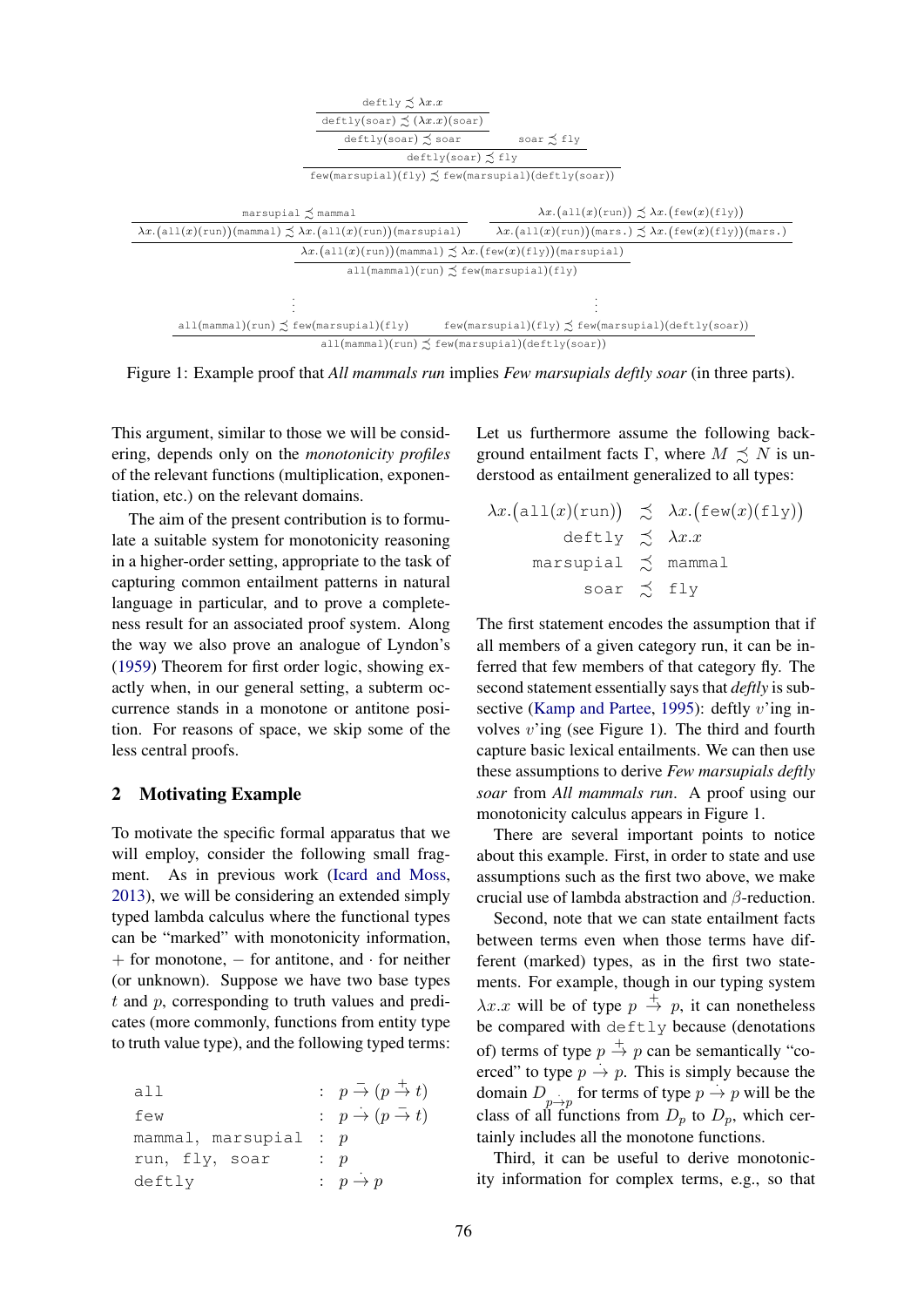we can derive  $\lambda x.$  (all $(x)(run))$ (mammal)  $\precsim$  $\lambda x.$ (all $(x)(run))$ (marsupial) in one step. Theorem 8.2 below guarantees that the way we type lambda abstractions is in a sense optimal.

The framework developed in this paper is motivated by the desire to capture patterns like these. Such patterns could be derived in an inequational system of full higher-order logic: given a constant ∨ for disjunction at a given type, it is easy to see that a term  $f$  will be a monotone function just in case we have  $\lambda x.\lambda y.f(x) \preceq \lambda x.\lambda y.f(x \vee y)$ . Proofs of facts like that above might then be derived in a higher order logic proof system with monotonicity declarations as additional premises. We of course could not have completeness in this setting, but more importantly, we would rather like to isolate and understand what is characteristic of monotonicity reasoning as such.

There are many instances of this kinds of reasoning outside of natural language. As a simple illustration of the main concepts and definitions, throughout the paper we will be considering a running example of elementary mathematical reasoning about real number functions.

## 3 Types and Domains

Our set  $T$  of types is defined inductively from a set  $\beta$  of base types  $b$ :

$$
\tau \ ::= \ b \ | \ \tau \rightarrow \tau \ | \ \tau \stackrel{+}{\rightarrow} \tau \ | \ \tau \stackrel{-}{\rightarrow} \tau
$$

Definition 3.1 (Markings and types). The set Mar of *markings* is  $\{+, -, \cdot\}$ . We use m and m' to denote markings. We always take Mar to be ordered with  $+ \sqsubseteq \cdot, - \sqsubseteq \cdot$ , and  $m \sqsubseteq m$  for all m. We also define a binary operation  $\circ$  on Mar by  $+\circ$  + = +,  $+ \circ - = -$ ,  $- \circ + = -$ ,  $- \circ - = +$ ; and otherwise  $m \circ m' = \cdot$ . Notice that  $\circ$  is associative.

We have a natural ordering  $\prec$  on types, where  $\sigma \prec$  $\tau$  can be read as: any term of type  $\sigma$  could also be considered of type  $\tau$  (cf. Def. 3.5 below).

**Definition 3.2** ( $\prec$  on types). Define  $\prec \subset \mathcal{T} \times$  $T$  to be the least preorder with the property that whenever  $\sigma' \preceq \sigma$  and  $\tau \preceq \tau'$ , and  $m \sqsubseteq m'$ , we have  $\sigma \stackrel{m}{\rightarrow} \tau \preceq \sigma' \stackrel{m'}{\rightarrow} \tau'.$ 

**Definition 3.3** (the functions  $\uparrow$ ,  $\vee$ , and  $\sigma \mapsto \hat{\sigma}$  on types). (Mar,  $\sqsubseteq$ ) is an upper semilattice. So we have an operation  $\vee$  on it. Explicitly,  $m \vee m = m$ for all m, and for  $m \neq m'$ ,  $m \vee m' = \cdot$ . We also define ↑ to be the smallest relation on types, and ∨ to be the smallest partial function on types, with the properties that for all  $\sigma$ ,  $\tau_1$ , and  $\tau_2$ :

- 1.  $\sigma \uparrow \sigma$ , and  $\sigma \vee \sigma = \sigma$ .
- 2. If  $\tau_1 \uparrow \tau_2$ , then  $(\sigma \stackrel{m_1}{\rightarrow} \tau_1) \uparrow (\sigma \stackrel{m_2}{\rightarrow} \tau_2)$  for all  $m_1, m_2 \in$  Mar,  $(\sigma \overset{m_1}{\rightarrow} \tau_1) \vee (\sigma \overset{m_2}{\rightarrow} \tau_2) =$  $\sigma \stackrel{m_1 \vee m_2}{\longrightarrow} (\tau_1 \vee \tau_2).$

Finally, we define  $\sigma \mapsto \hat{\sigma}$  on  $\mathcal T$  by  $\hat{\sigma} = \sigma$  for  $\sigma$ basic, and  $(\sigma \overset{m}{\rightarrow} \tau) = \sigma \overset{\cdot}{\rightarrow} \hat{\tau}$ .

We also note the following characterization of the order  $\preceq$ . In it, we use the height function defined by:  $\overline{ht}(\sigma) = 0$  for  $\sigma$  basic, and  $\overline{ht}(\sigma \stackrel{m}{\rightarrow} \tau) =$  $1 + \max(\text{ht}(\sigma), \text{ht}(\tau)).$ 

**Proposition 3.4.** Let  $R_0$  be the identity relation on the set  $T$  of types. Given  $R_n$ , let

$$
R_{n+1} = \{ (\sigma \stackrel{m}{\rightarrow} \tau, \sigma' \stackrel{m'}{\rightarrow} \tau') : \sigma, \sigma', \tau, \tau' \text{ have height} \leq n; m \sqsubseteq m'; \text{ and } \text{ both } (\sigma', \sigma), (\tau, \tau') \text{ belong to } R_n \}
$$

Then  $\bigcup_n R_n$  is the order  $\preceq$ .

**Definition 3.5.** A *pre-structure*  $\mathbb{D} = {\mathbb{D}_{\tau}}_{\tau \in \mathcal{T}}$  is given by a class of preorders  $\mathbb{D}_{\tau} = (D_{\tau}, \leq_{\tau})$  for each type  $\tau \in \mathcal{T}$ , and a family of maps

$$
\pi_{\sigma,\tau} : \mathbb{D}_{\sigma} \to \mathbb{D}_{\tau}
$$

when  $\sigma \preceq \tau$ , subject to the following constraints:

- 1.  $D_{\sigma \to \tau} \cup D_{\sigma \to \tau} \subseteq D_{\sigma \to \tau} \subseteq D_{\tau}^{D_{\sigma}}$ . 2.  $f \in D_{\sigma \to \tau}$  and  $a \leq_{\sigma} b$  imply  $f(a) \leq_{\tau} f(b)$ . 3.  $f \in D_{\sigma \to \tau}$  and  $a \leq_{\sigma} b$  imply  $f(b) \leq_{\tau} f(a)$ . 4.  $f \leq_{\sigma \xrightarrow{m}_{\tau}} g$  iff for all  $a \in D_{\sigma} : f(a) \leq_{\tau} g(a)$ .
- 5.  $\pi_{\sigma,\sigma}$  is the identity on  $\mathbb{D}_{\sigma}$ .
- 6. If  $\sigma \prec \tau \prec \mu$ , then  $\pi_{\sigma,\mu} = \pi_{\tau,\mu} \circ \pi_{\sigma,\tau}$ .
- 7. Each map  $\pi_{\sigma,\tau}$  is order-preserving.

Definition 3.6. Here is a family of pre-structures called the *full pre-structures* based on an assignment of preorders  $\mathbb{D}_{\sigma}$  to base types  $\sigma$ . Then one defines  $\mathbb{D}_{\sigma}$  by recursion on the height of  $\sigma$ :

$$
\mathbb{D}_{\substack{\sigma \to \tau \\ \mathbb{D}_{\sigma \to \tau}}} = (D_{\tau})^{D_{\sigma}}, \text{ all functions from } D_{\sigma} \text{ to } D_{\tau} \n\mathbb{D}_{\substack{\sigma \to \tau \\ \mathbb{D}_{\sigma \to \tau}}} = \{ f \in \mathbb{D}_{\substack{\sigma \to \tau \\ \sigma \to \tau}} : f \text{ is monotone} \} \n\mathbb{D}_{\substack{\sigma \to \tau \\ \mathbb{D}_{\sigma \to \tau}}} = \{ f \in \mathbb{D}_{\substack{\sigma \to \tau \\ \sigma \to \tau}} : f \text{ is antitone} \}
$$

The order in all cases is the pointwise order. We define the maps  $\pi_{\sigma,\tau}$  in terms of the characterization in Proposition 3.4. For  $n = 0$ , the only time we have  $(\sigma, \tau) \in R_0$  is when  $\sigma = \tau$ ; in this case,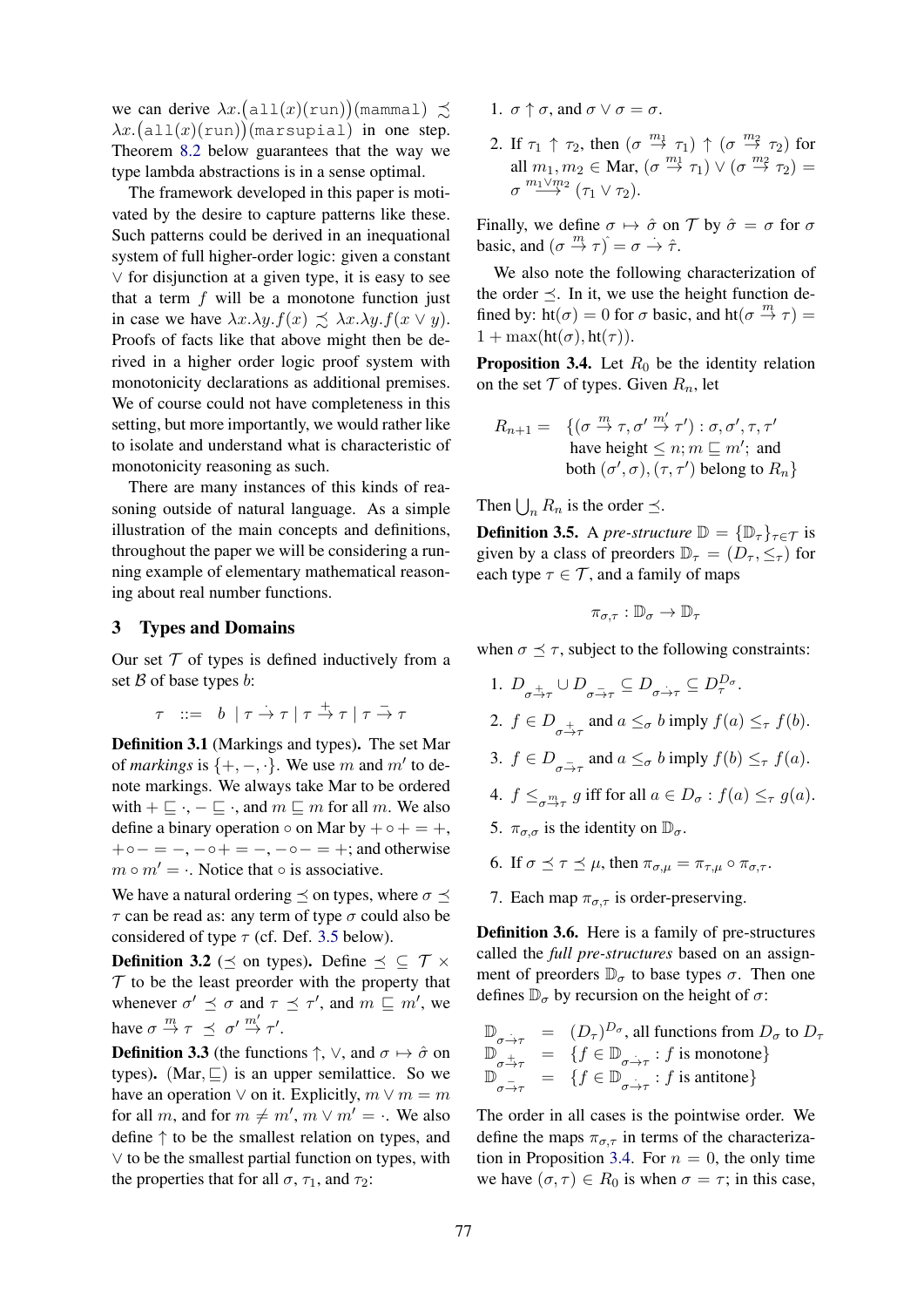we set  $\pi_{\sigma,\sigma}$  to be the identity on  $\mathbb{D}_{\sigma}$ . Notice that each  $\pi_{\sigma,\tau}$  is order preserving (since  $\tau$  must be  $\sigma$ when  $n = 0$ ), and also that  $\pi_{\sigma,\mu} = \pi_{\tau,\mu} \circ \pi_{\sigma,\tau}$ .

Given  $\pi_{\sigma,\tau}$  for all pairs  $(\sigma,\tau) \in R_n$ , here is how we extend the definition to  $R_{n+1} \setminus R_n$ . Given  $\sigma' \preceq \sigma$  and  $\tau \preceq \tau'$ ,  $m \sqsubseteq m'$ , and also  $\pi_{\sigma,\sigma'}$  and  $\pi_{\tau,\tau'}$ , we define  $\pi_{\sigma \stackrel{m}{\rightarrow} \tau,\sigma' \stackrel{m'}{\rightarrow} \tau'}$  to be

$$
k \in D_{\sigma \xrightarrow{m}_{\tau}} \quad \mapsto \quad \pi_{\tau,\tau'} \circ k \circ \pi_{\sigma',\sigma}. \tag{1}
$$

It is easy to verify the properties in Def. 3.5.

**Example 3.7.** Take  $\mathcal{B} = \{r\}$ , with r intuitively standing for *real numbers*. Then we will have types in  $T$  such as those shown below. As an example of  $\uparrow$ ,  $(r \rightarrow r)$   $\uparrow$   $(r \rightarrow r)$ , while  $(r \to r) \vee (r \to r) = r \to r$ . We build the full pre-structure using  $\mathbb{D}_r = \mathbb{R}$ , the reals with the usual order  $\leq$ . Then we have, e.g.,

| $r \rightarrow r$               | functions from $\mathbb R$ to $\mathbb R$                                                                                    |
|---------------------------------|------------------------------------------------------------------------------------------------------------------------------|
| $r \stackrel{+}{\rightarrow} r$ | monotone functions from $\mathbb R$ to $\mathbb R$                                                                           |
| $r \rightarrow r$               | antitone functions from $\mathbb R$ to $\mathbb R$                                                                           |
|                                 | $r \stackrel{+}{\rightarrow} (r \stackrel{-}{\rightarrow} r)$ monotone functions from $\mathbb R$ to $\mathbb D$ $\mathbb R$ |

# 4 The Language  $\mathcal{L}_{\lambda}$  of Terms

Our language  $\mathcal{L}_{\lambda}$  is a variant of the typed  $\lambda$ calculus which makes use of the marked types that we saw in Section 3.

We begin with a set  $\mathcal C$  of constants, each coming with a unique type, and a set  $V$  of variables, also with their types. We define the language  $\mathcal{L}_{\lambda}$  of all terms using a typing calculus. Beginning with a set of typing statements determined from  $\mathcal C$  and V, we define several things simultaneously: *terms with their types* (denoted  $M : \sigma, N : \tau$ , etc.), *occurrences of free variables in terms*, and *the valence of each free variable occurrence in* M.

- 1. For a variable  $x : \tau$  in  $\mathcal{V}, x : \tau$  is a term. Further,  $x$  occurs free in itself in the evident way, and  $x$  is the only variable that occurs free in itself. The valence is  $+$ .
- 2. Each constant  $c : \sigma$  is a term, so there are no free occurrences of any variables in c.
- 3. Let  $m \in$  Mar. We have the following rule:

$$
\frac{M: (\sigma\overset{m}{\to}\tau) \qquad N: \sigma'}{M(N): \tau}\circ' \preceq \sigma
$$

The free occurrences of x in  $M(N)$  are the free occurrences of  $x$  in  $M$  together with the free occurrences of  $x$  in  $N$ .

Any free occurrence of x in  $M(N)$  is either an occurrence in  $M$ , or an occurrence in  $N$ :

- (a) For a free occurrence of x in M, the valence in  $M(N)$  is that in M.
- (b) For a free occurrence of  $x$  in  $N$ , with valence  $m'$ , the valence of x in  $M(N)$ is  $m \circ m'$ , where  $M : \sigma \stackrel{m}{\to} \tau$ .
- 4. Finally, if  $x$  is a variable,

$$
\frac{x:\sigma \qquad M:\tau}{\lambda x.M:\sigma \stackrel{m}{\rightarrow} \tau}
$$

If all free occurrences of x in M are  $+$ , and if there is at least one free occurrence of  $x$  in M, then  $m = +$ . If all free occurrences of x in  $M$  are  $-$ , and if there is at least one free occurrence of x in M, then  $m = -$ . If there are either no free occurrences of  $x$  in  $M$ , or if there are free occurrences but they are not all + and also not all –, then  $m = \cdot$ .

There are no free occurrences of x in  $\lambda x.M$ . The free occurrences of variables  $y \neq x$  in  $\lambda x.M$  are the free occurrences of y in M. Those occurrences have the same valence in  $\lambda x.M$  as they have in M.

We define  $FV(M)$  to be the variables with free occurrences in  $M$ . We define  $BV(M)$  to be the variables with bound occurrences in M. (We have not defined these, but they are defined as usual.) The main point about the valences of variable occurrences will come shortly, in Lemma 5.2.

**Remark 4.1.** Note that every term  $M$  has a unique type. For this reason, we often omit the type when it is not pertinent to the discussion.

Example 4.2. We build on Example 3.7. Let us take the set  $C$  of constants to be given as follows:

| constant c type $\sigma$ | standard interpretation                                                                       |
|--------------------------|-----------------------------------------------------------------------------------------------|
|                          |                                                                                               |
|                          |                                                                                               |
| $^+$                     | $r \stackrel{+}{\rightarrow} r \stackrel{+}{\rightarrow} r \quad a \mapsto (b \mapsto a+b)$   |
|                          | $r \stackrel{+}{\rightarrow} r \stackrel{-}{\rightarrow} r \quad a \mapsto (b \mapsto a - b)$ |

We shall present the semantics of terms in Section 5 below. The "standard interpretation" is not quite the semantics  $\llbracket \cdot \rrbracket$  in our sense because  $\llbracket \cdot \rrbracket$  is defined in terms of valuations. The difference is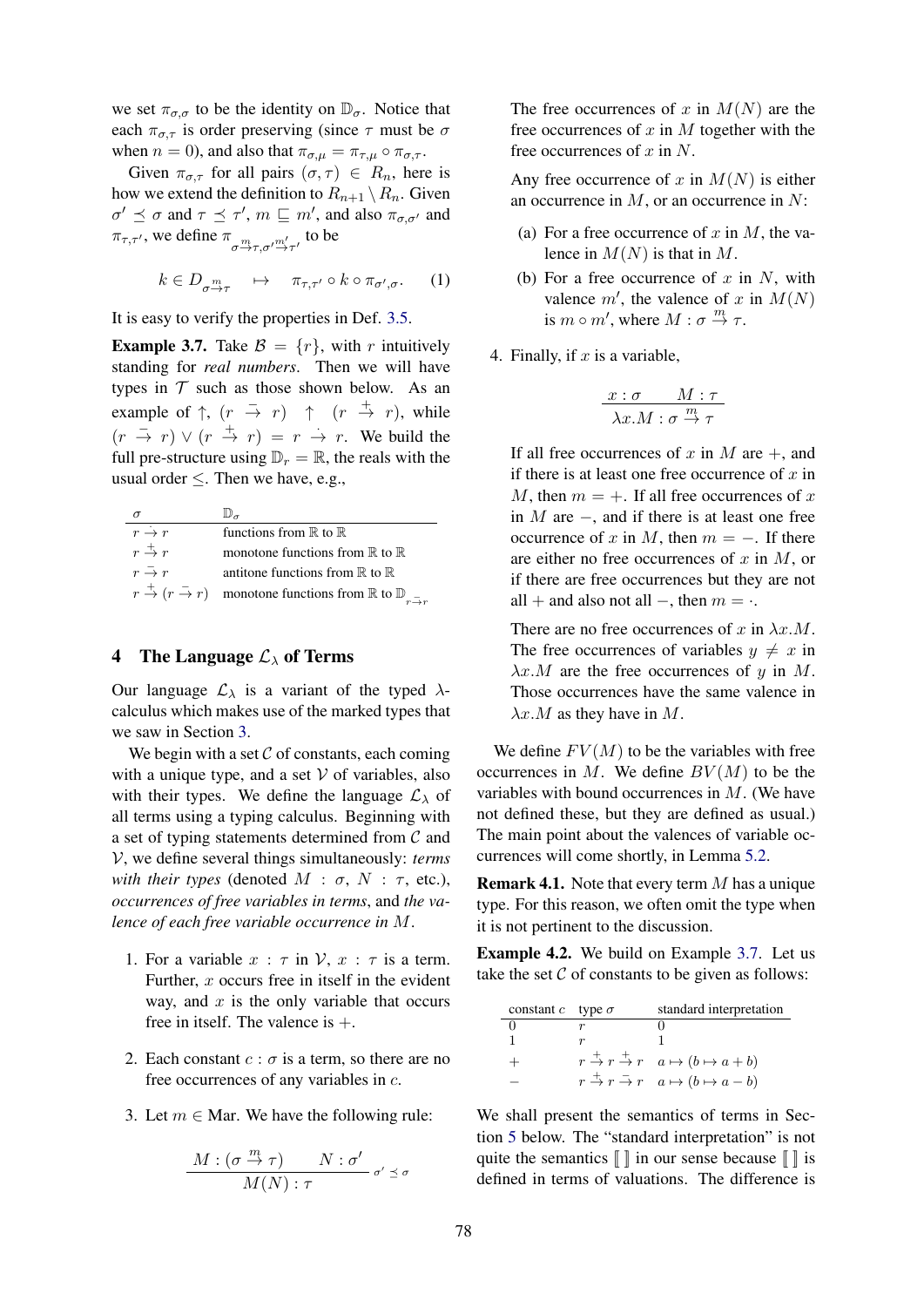| term $M$         | type $\sigma$     | $\ M\ _{\phi}$            | term $M$                                    | type $\sigma$                              | $\ M\ _{\phi}$      |
|------------------|-------------------|---------------------------|---------------------------------------------|--------------------------------------------|---------------------|
| $+(0)(1)$        | $\boldsymbol{r}$  |                           | $-(1)(x)$                                   | $\,r\,$                                    | $1-\phi(x)$         |
| $+(1)(1)$        | $\boldsymbol{r}$  | 2                         | $-(x)(1)$                                   | r                                          | $\phi(x)-1$         |
| $-(0)(1)$        | r                 | $-1$                      | $-(x)(y)$                                   | $\,r\,$                                    | $\phi(x) - \phi(y)$ |
| $\boldsymbol{x}$ |                   | $\phi(x)$                 | $\lambda x. - (1)(x)$                       | $r \rightarrow r$                          | $a \mapsto (1-a)$   |
| $-(x)$           | $r \rightarrow r$ | $b \mapsto (\phi(x) - b)$ | $\lambda x. - (x)(1)$                       | $r \stackrel{+}{\rightarrow} r$            | $a \mapsto (a-1)$   |
| $-(0)$           | $r \rightarrow r$ | $b \mapsto -b$            | $\lambda f \cdot \lambda x$ . $- (0)(f(x))$ | $(r \to r) \to (r \to r)$   $f \mapsto -f$ |                     |

Figure 2: Examples of terms, types, and interpretations, under an arbitrary valuation  $\phi$ . See Example 3.7.

harmless. Further, we take variables  $x, y, z : r$ , and  $f, g: r \to r$ . Figure 2 has examples of terms, again with types and semantics under a valuation  $\phi$ . We assume that the semantics interprets the constants as above. Of course, it would be more sensible to write  $1 + 1$  instead of  $+(1)(1)$ .

#### 5 Semantics of  $\mathcal{L}_{\lambda}$ : Structures

At this point, we turn to the semantics of our language. We interpret  $\mathcal{L}_{\lambda}$  in what we call *structures*. These are pre-structures together with additional information needed to interpret variables and constant symbols.

**Definition 5.1.** Let  $\mathbb D$  be a pre-structure. We let  $\Phi = \Phi(\mathbb{D})$  be the set of functions  $\phi$  whose domain is the set of (typed) variables, with the property that if  $x : \sigma$ , then  $\phi(x) \in D_{\sigma}$ . We call such functions  $\phi$  *valuations in*  $\mathbb{D}$ .

An *interpretation function in* D is a function

$$
\llbracket \; \rrbracket : \mathcal{L}_{\lambda} \times \Phi \to \mathbb{D},
$$

mapping the terms M of the language  $\mathcal{L}_{\lambda}$  together with valuations to elements of D. As before, we require that if  $M : \sigma$ , then  $[M]_{\phi} \in D_{\sigma}$ .

A *structure* is a pair

$$
\mathbb{S} = (\mathbb{D}, [\![\;]\!]),
$$

where  $\mathbb D$  is a pre-structure, and  $\| \cdot \|$  is an interpretation in D such that the following conditions hold:

- 1. For  $M$  :  $\sigma \stackrel{m}{\rightarrow} \tau$ , and  $N$  :  $\sigma' \preceq \sigma$ ,  $\llbracket M(N) \rrbracket_{\phi} = \llbracket M \rrbracket_{\phi} \big( \pi_{\sigma',\sigma} \llbracket N \rrbracket_{\phi} \big).$
- 2. For  $M$  :  $\sigma$ ,  $x$  :  $\tau$ , and  $a \in \mathbb{D}_{\tau}$ ,  $[\![\lambda x.M]\!]_{\phi}(a) = [\![M]\!]_{\phi_x^a}.$

In the last point, we use our notation for modifying functions when we write

$$
\phi_x^a(y) = \begin{cases} \phi(y) & \text{if } y \neq x \\ a & \text{if } y = x \end{cases}
$$

Again, see Figure 2 for examples.

# 5.1 Positivity Entails Monotonicity; Negativity Entails Antitonicity

Recall that positive or negative occurrences of variables are syntactic notions, whereas monotonicity and antitonicity are semantic notions. One of the contributions of this paper is to explore the connection between these notions.

**Lemma 5.2.** Let  $M : \tau$ , and let  $x : \sigma$  be a variable. Let  $\mathbb{S} = (\mathbb{D}, \llbracket \rrbracket)$  be any structure.

- 1. If all free occurrences of x in M are  $+$ , then for all  $\phi$ ,  $a \mapsto [M]_{\phi_x^a}$  is monotone.
- 2. If all free occurrences of x in M are  $-$ , then for all  $\phi$ ,  $a \mapsto [M]_{\phi_x^a}$  is antitone.

*Proof.* By induction on M. We prove both parts simultaneously.

Let  $M$  be a variable. We have two cases, depending on whether  $M = x$  or not. If  $M = x$ , then all occurrences of x in x are  $+$ . Moreover,  $a \mapsto [M]_{\phi_x^a}$  is the identity and hence monotone in a. (Also, it is not the case that all occurrences of x in x are −.) If M is a variable  $y \neq x$ , then all occurrences of  $x$  in  $M$  (there are none) are both + and –. And in this case,  $\llbracket M \rrbracket_{\phi_x^a} = \phi(y)$ . So  $a \mapsto [M]_{\phi_x^a}$  is a constant function. As such, it is both monotone and antitone.

Now suppose (1) and (2) for  $M$  and for  $N$ , and consider  $M(N)$ . First, suppose that all free occurrences of x in  $M(N)$  are +. Then all free occurrences of x in M are  $+$ . We have two cases.

First, we consider the case when  $M$  is of functional type  $\sigma \stackrel{+}{\rightarrow} \tau$ . In this case, all occurrences of x in N must be  $+$ . By induction hypothesis,  $a \mapsto [M]_{\phi_x^a}$  is monotone, and so is  $a \mapsto [N]_{\phi_x^a}$ . Hence so is  $a \mapsto [M(N)]_{\phi_x^a}$ . In more detail, let  $a \leq b$ . Then

$$
\begin{array}{rcl} [\![M(N)]\!]_{\phi^a_x} & = & [\![M]\!]_{\phi^a_x}([\![N]\!]_{\phi^a_x}) \\ & \leq & [\![M]\!]_{\phi^a_x}([\![N]\!]_{\phi^b_x}) \\ & \leq & [\![M]\!]_{\phi^b_x}([\![N]\!]_{\phi^b_x}) \\ & = & [\![M(N)]\!]_{\phi^b_x}.\end{array}
$$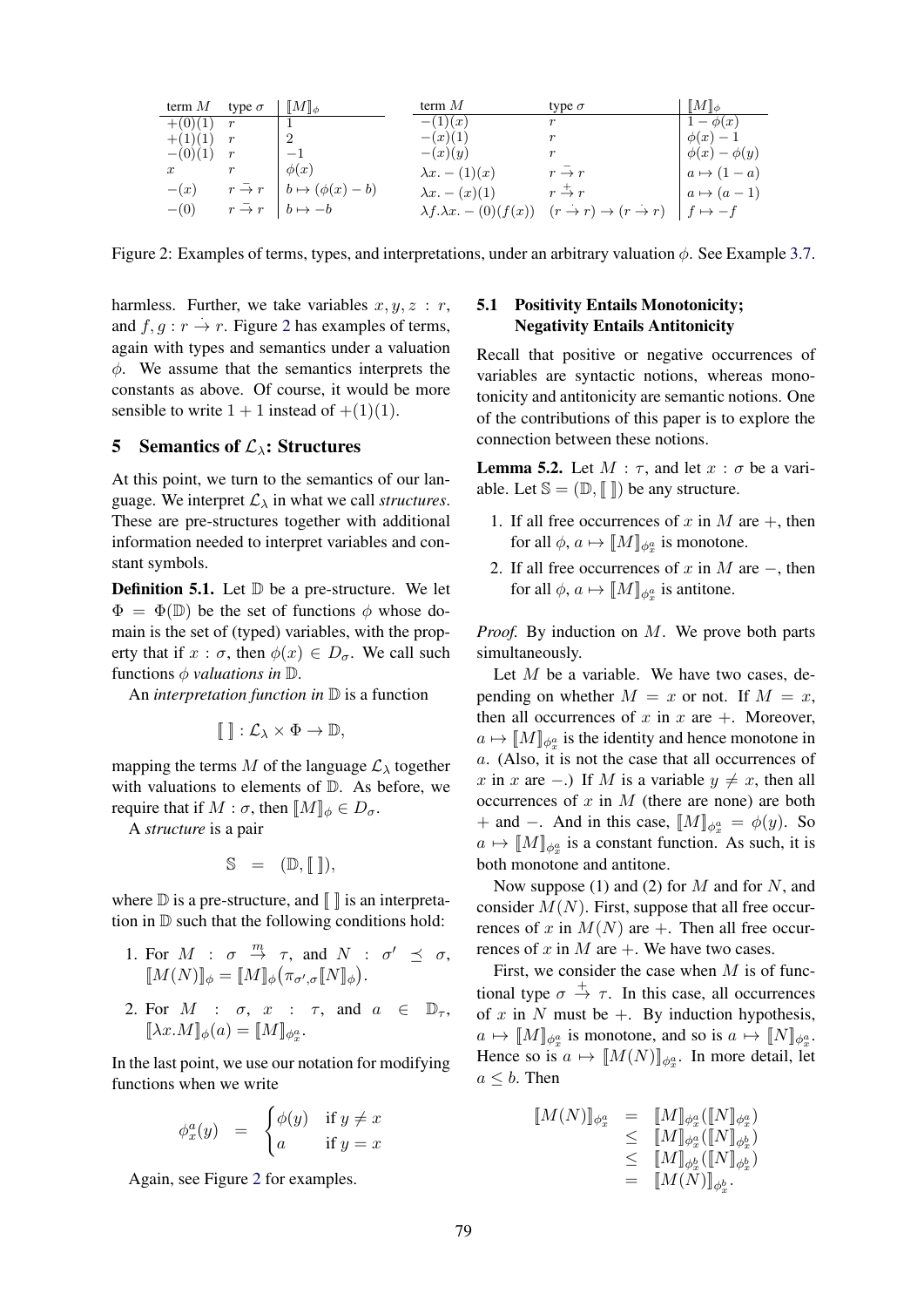We have suppressed the type information on the inequality signs ≤.

The case when  $M$  is of negative functional type is similar. This concludes our (abridged) discussion of point (1).

We turn to  $(2)$ . Suppose that all free occurrences of x in  $M(N)$  are –. Then all free occurrences of  $x$  in  $M$  are  $-$ . We again have two cases.

First, we consider the case when  $M$  is  $+$ . So all free occurrences of x in N are  $-$ . Thus  $a \mapsto$  $\llbracket M \rrbracket_{\phi_x^a}$  is monotone, and  $a \mapsto \llbracket N \rrbracket_{\phi_x^a}$  is antitone. Each  $\llbracket M \rrbracket_{\phi_x^a}$  is antitone. Now let  $a \leq b$ . Then

$$
\begin{array}{rcl} [\![M(N)]\!]_{\phi^b_x} & = & [\![M]\!]_{\phi^b_x}([\![N]\!]_{\phi^b_x}) \\ & \leq & [\![M]\!]_{\phi^a_x}([\![N]\!]_{\phi^b_x}) \\ & \leq & [\![M]\!]_{\phi^a_x}([\![N]\!]_{\phi^a_x}) \\ & = & [\![M(N)]\!]_{\phi^a_x}. \end{array}
$$

Finally, we have the case that  $M$  is  $-$ . Each  $\llbracket M \rrbracket_{\phi}$  is antitone, and  $a \mapsto \llbracket M \rrbracket_{\phi_x^a}$  is antitone. Further, all free occurrences of x in N are  $+$ , so  $a \mapsto [N]_{\phi_x^a}$  is monotone. And for  $a \leq b$  we have

$$
\begin{array}{rcl} [\![M(N)]\!]_{\phi^b_x} & = & [\![M]\!]_{\phi^b_x}([\![N]\!]_{\phi^b_x}) \\ & \leq & [\![M]\!]_{\phi^b_x}([\![N]\!]_{\phi^a_x}) \\ & \leq & [\![M]\!]_{\phi^a_x}([\![N]\!]_{\phi^a_x}) \\ & = & [\![M(N)]\!]_{\phi^a_x}. \end{array}
$$

This concludes our work on application terms.

We conclude the overall induction by considering abstraction terms  $\lambda y.M$ . Let  $a \leq b$ . To see that  $[\![\lambda y. M]\!]_{\phi^a_x} \leq_{\tau \xrightarrow{m}_{\sigma}} [\![\lambda y. M]\!]_{\phi^b_x}$ , let  $d \in \mathbb{D}_{\sigma}$ :

$$
\begin{array}{rcl}\n[\![\lambda y.M]\!]_{\phi^a_x}(d) & = & [\![M]\!]_{(\phi^a_x)^d_y} \\
 & = & [\![M]\!]_{(\phi^d_y)^a_x} \\
 & \leq & [\![M]\!]_{(\phi^d_x)^b_x} \qquad \text{ind. hyp.} \\
 & = & [\![M]\!]_{(\phi^b_x)^d_y} \\
 & = & [\![\lambda y.M]\!]_{\phi^b_x}(d)\n\end{array}
$$

Note that we apply the induction hypothesis to  $\phi_y^d$ , not to  $\phi$ . This for all d shows (1) for  $\lambda y.M$ . (Recall that we are using the pointwise order for functional types  $\tau \stackrel{m}{\rightarrow} \sigma$ .) The same reasoning applies to (2) for the term  $\lambda y.M$ .

This concludes the proof.  $\Box$ 

Example 5.3. The full pre-structures introduced in Definition 3.6 give structures in the following way. We define  $[M]_{\phi}$  by recursion on M, simultaneously for all  $\phi$ , and we also at the same time verify that for  $M : \sigma$ ,  $[M]_{\phi} \in D_{\sigma}$ . The definitions are related to (but not identical to) what we saw in the definition of a structure:

- 1. For  $M$  :  $\sigma \stackrel{m}{\rightarrow} \tau$ , and  $N$  :  $\sigma' \preceq \sigma$ ,  $\llbracket M(N) \rrbracket_{\phi} = \llbracket M \rrbracket_{\phi} \big( \pi_{\sigma',\sigma} \llbracket N \rrbracket_{\phi} \big).$
- 2. For  $M : \sigma$ , and  $x : \tau$ ,  $\|\lambda x.M\|_{\phi}$  is the function  $a \mapsto [M]_{\phi_x^a}$ .

Now along with the definition, we carry along the proof of Lemma 5.2. We do this in order to know that the typings of the abstractions  $\lambda x.M$  are correct. For example, suppose that our typing has  $\lambda x.M$  :  $\sigma \stackrel{+}{\rightarrow} \tau$ . According to our definition in Section 4, we know that all free occurrences of x in M are  $+$ . So by Lemma 5.2, we know that  $[\![\lambda x. M]\!]_{\phi}$  as defined above really is a monotone function; that is, it really belongs to  $D_{\sigma \overset{+}{\rightarrow} \tau}$ .

### 6 Term Substitution and Reduction

A *substitution* is a function s from variables to terms, sending  $x : \sigma$  to some  $s(x) : \sigma' \preceq \sigma$ .

One example is the identity substitution Id. For any substitution s, and any variable  $x : \sigma$  and M :  $\sigma' \preceq \sigma$ , we get a new substitution  $s_x^M$ , defined by  $s_x^M(x) = M$ , and for  $y \neq M$ ,  $s_x^M(y) = s(y)$ . When the subscript/superscript notation becomes cumbersome, we might change it. For example, we usually write  $Id_x^M$  as  $[M/x]$ .

The notion of capture-avoiding substitution is something of a challenge to get correct. We adopt the definitions of Stoughton (1988) and then quote the results from this paper, adapted to our setting.

Given a term  $M$  and a substitution  $s$ , we define  $M[s]$  by induction on s. It represents the result of substituting, for each x,  $s(x)$  for every free occurrence of x in s. We only use the notation  $M[s]$ when no variable occurs bound in  $M$  and free in any  $s(x)$ . (That is, we insist that no variable free in any  $s(x)$  has bound occurrences in  $M$ .)

$$
x[s] = s(x)
$$
  
\n
$$
M(N)[s] = M[s](N[s])
$$
 (2)  
\n
$$
(\lambda x.M)[s] = \lambda y.(M[s_x^y])
$$

In the last line,  $y$  is the least variable in some pre-set list such that  $y$  is not free in  $M$ , nor in any  $s(z)$  for z free in M. Also  $s_x^y$  is just like s except that  $s_x^y(x) = y$ . But y can be any variable z with those properties; by Corollary 3.11 of Stoughton (1988), the result  $\lambda z.(M[s_x^z])$  will be  $\alpha$ -equivalent to  $\lambda y \cdot (M[s_x^y])$ . (We define  $\alpha$ -equivalence below.)

**Lemma 6.1.** For all terms  $M$  and substitutions  $s$ .  $M[s]$  is a proper term, and the type of  $M[s]$  is  $\prec$ the type of M.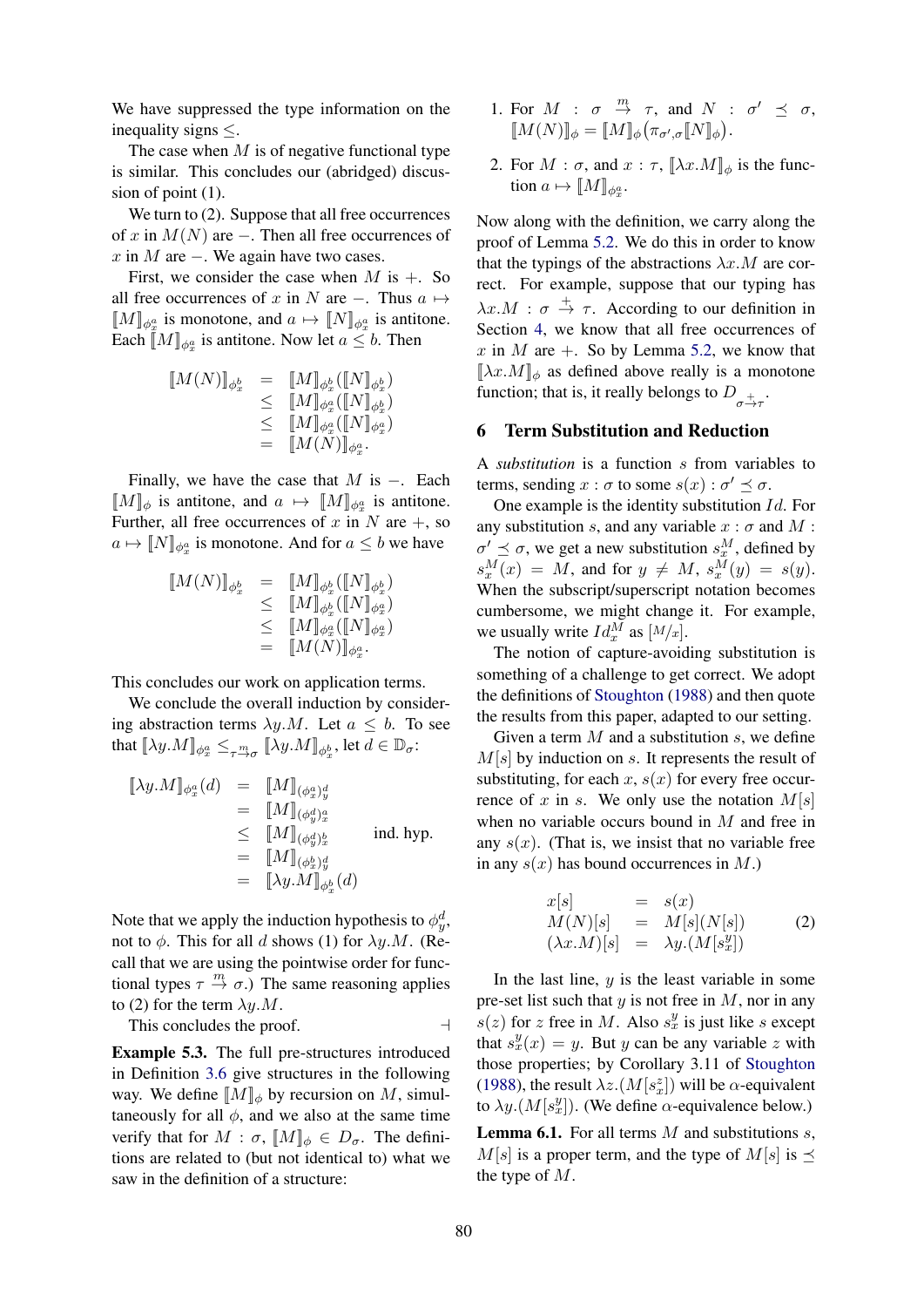**Lemma 6.2.** Let  $M$  be a term, and consider a free occurrence of a variable x in M with valence  $m$ . Let s be a substitution, and let  $y$  be a variable which occurs free in  $s(x)$  with valence m'. Then in  $M[s]$ , the free occurrences of y which arise as substitutions for the given occurrence of  $x$  all have valence  $m \circ m'$ .

*Proof.* By induction on M. When M is a variable, this variable must be x. Since the valence of x in itself is  $+$ , and since  $+$  is a neutral element for  $\circ$ , our result follows.

When M is a constant, our result is vacuous.

Consider an application term  $M(N)$ , and assume our lemma for  $M$  and for  $N$ . Recall that  $M(N)[s] = (M[s])(N[s])$ . Consider a free occurrence of x in  $M(N)$ .

First, we consider the case when our free occurrence of x in  $M(N)$  is actually a free occurrence in  $M$ . In this case, the valence of all the corresponding occurrences of y in  $M(N)[s]$  is the same as the valence of those occurrences in  $M[s]$ . And so the result in this case follows easily from the induction hypothesis.

Second, we have the case when our free occurrence of x in  $M(N)$  is a free occurrence of x in *N*. Let  $m_1$  and  $m_2$  be such that  $M : \sigma \overset{m_1}{\rightarrow} \tau$  and the valence of our occurrence in N is  $m_2$ . Then m, the valence of x in  $M(N)$ , is  $m_1 \circ m_2$ . The corresponding occurrences of y in  $(M(N))[s]$  are free occurrences of y in  $N[s]$ , and by induction hypothesis, their valences there are  $m_2 \circ m'$ . So their valences in  $(M(N))[s]$  are  $m_1 \circ (m_2 \circ m') =$  $(m_1 \circ m_2) \circ m' = m \circ m'$ . (We have used the associativity of  $\circ$ .) This is as desired.

We conclude with the induction step for abstraction. Let M be  $\lambda z.N$  with  $z \neq x$ . We assume our lemma for  $N$ , and we have an occurrence of  $x$  in M; its valence there is the same as the valence of the corresponding occurrence in  $N$ . Recall that  $M[s]$  is  $\lambda w.N[s]$ , with w suitably fresh. A free occurrence of y in  $M[s]$  corresponds to a free occurrence in  $N[s]$ , and the valence is the same. Our result follows from the induction hypothesis.  $\Box$ 

The next two results will guarantee that the usual reduction rules of lambda calculus involve well-defined operations on our set of terms.

Theorem 6.3 (Subject Reduction Theorem). The type of  $M[N/x]$  is  $\preceq$  the type of  $(\lambda x.M)N$ .

*Proof.* The type of  $(\lambda x.M)N$  is the type of M, so the result follows from Lemma 6.1.  $\Box$ 

Theorem 6.4 (Subject Reduction Theorem for valences). Consider a free occurrence  $occ$  of  $u$  in  $(\lambda x.M)N$  with valence m, either + or −. Also, consider the term that results from  $(\beta)$  reduction,  $M[N/x]$ . Then the occurrences of y in  $M[N/x]$ which correspond to *occ* also have valence m.

*Proof.* If the free occurrence of y is in  $\lambda x.M$ , then our result is easy. So we focus on the case when it is in N. Now  $m = m_1 \circ m_2$ , where  $m_1$  is such that  $\lambda x.M : \sigma \stackrel{m_1}{\rightarrow} \tau$ , and  $m_2$  is the valence of *occ* in N. We are assuming that  $m_1$  is either + or −. By the way we type abstractions, all free occurrences of x in M have valence  $m_1$ . By Lemma 6.2, the occurrences of  $y$  which correspond to  $occ$  also have valence  $m_1 \circ m_2$ .

**Definition 6.5.** Define  $\approx$  to be the least equivalence relation between  $\mathcal{L}_{\lambda}$ -terms closed under:

$$
(\alpha) \frac{\lambda x.M \approx \lambda y.M[y/x]}{[y \notin FV(M) \cup BV(M)]}
$$
  
\n
$$
(\beta) \frac{\lambda x.M \approx \lambda y.M[y/x]}{[y \times \lambda y.M]} [BV(M) \cap FV(N)] = \emptyset
$$
  
\n
$$
(\eta) \frac{\lambda x.Mx \approx M}{\lambda x.M} \quad (\xi) \frac{M \approx N}{\lambda x.M \approx \lambda x.N}
$$
  
\n
$$
(\text{Cong}) \frac{M \approx M'}{M(N) \approx M'(N')}
$$

In the  $(\eta)$  rule we also assume  $x \notin FV(M)$ .

The following proposition guarantees that equivalent terms are assigned the same meaning.

**Proposition 6.6.** If  $M \approx N$ , then for all S and  $\phi$ ,  $\pi_{\sigma_1,\tau}$   $[M]_{\phi} = \pi_{\sigma_2,\tau}$   $[N]_{\phi}$ , where  $\tau = \sigma_1 \vee \sigma_2$ .

We say that a term M is in *normal form* if it has no  $β$ - or  $η$ -redexes, those defined in the usual way.

# 7 Term Structures

In this section, we outline a method to define a prestructure from a preorder on terms of the language. Given a term M, we denote its  $\approx$ -equivalence class by  $\langle M \rangle$ . When we define a function  $\iota$  on the  $\approx$ -equivalence classes, we generally write  $\iota\langle M\rangle$ rather than  $\iota(\langle M \rangle)$ . Let

$$
L_{\tau} = \{ \langle M \rangle : M \text{ is an } \mathcal{L}_{\lambda}\text{-term of type } \tau \}
$$
  

$$
T_{\tau} = \bigcup \{ L_{\sigma} : \sigma \preceq \tau \}
$$

We have *inclusion maps*  $i_{\sigma,\tau}: T_{\sigma} \to T_{\tau}$ .

**Proposition 7.1.** The family  $i_{\sigma,\tau}$  has the following functoriality properties:  $i_{\sigma,\sigma}$  is the identity on  $T_{\sigma}$ , and if  $\sigma \preceq \tau \preceq \mu$ , then  $i_{\sigma,\mu} = i_{\tau,\mu} \circ i_{\sigma,\tau}$ .

**Definition 7.2.** A *term structure*  $\mathbb{T}$  is a family  ${T_{\tau}, \sqsubseteq_{\tau}}$  of preorders, subject to the following: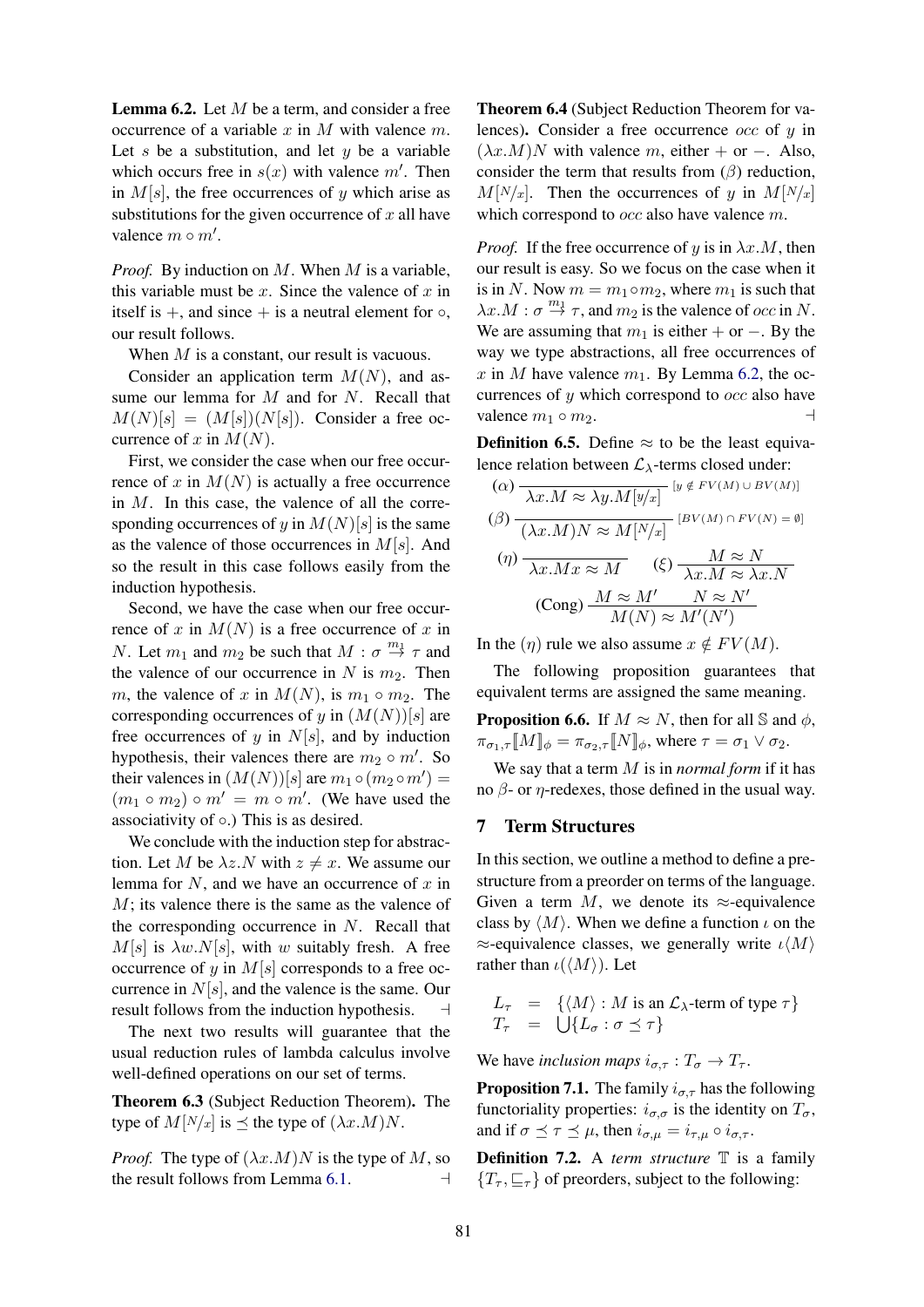- 1. If  $\langle M \rangle \in T_{\frac{1}{\sqrt{2}}\tau}$  and  $\langle N \rangle \subseteq_{\sigma} \langle O \rangle$ , then  $\langle M(N)\rangle \sqsubseteq_{\tau} \langle M(O)\rangle.$
- 2. If  $\langle M \rangle \in T_{\sigma}$  and  $\langle N \rangle \subseteq \sigma \langle O \rangle$ , then  $\langle M(O) \rangle \sqsubseteq_{\tau} \langle M(N) \rangle.$
- 3.  $\langle M \rangle \sqsubseteq_{\sigma^m_{\tau}} \langle N \rangle$  iff  $\langle M(O) \rangle \sqsubseteq_{\tau} \langle N(O) \rangle$  for all  $\langle O \rangle \in T_{\sigma}$ .

Lemma 7.3. For any term structure and any type  $\sigma$ , if  $\langle M \rangle \sqsubseteq_{\sigma} \langle N \rangle$  and  $\sigma \preceq \tau$ , then also  $\langle M \rangle \sqsubseteq_{\tau}$  $\langle N \rangle$ . In other words, the inclusion maps  $i_{\sigma,\tau}$  are order-preserving.

*Proof.* By induction on types. For basic types the order is trivial, so suppose that  $\langle M \rangle \sqsubseteq_{\sigma \stackrel{m}{\rightarrow} \tau} \langle N \rangle$ , and that  $\sigma \stackrel{m}{\rightarrow} \tau \preceq \sigma' \stackrel{m'}{\rightarrow} \tau'$ , so that  $\sigma' \preceq \sigma$ ,  $\tau \preceq \tau'$ , and  $m \sqsubseteq m'$ . Then:

$$
\langle M \rangle \sqsubseteq_{\sigma \xrightarrow{m}_{\tau}} \langle N \rangle
$$
  
\n
$$
\Leftrightarrow \text{ for all } \langle O \rangle \in T_{\sigma} : \langle M(O) \rangle \sqsubseteq_{\tau} \langle N(O) \rangle
$$
  
\n
$$
\Rightarrow \text{ for all } \langle O \rangle \in T_{\sigma'} : \langle M(O) \rangle \sqsubseteq_{\tau} \langle N(O) \rangle
$$
  
\n
$$
\Rightarrow \text{ for all } \langle O \rangle \in T_{\sigma'} : \langle M(O) \rangle \sqsubseteq_{\tau'} \langle N(O) \rangle
$$
  
\n
$$
\Leftrightarrow \langle M \rangle \sqsubseteq_{\sigma' \xrightarrow{m'}_{\tau'}} \langle N \rangle
$$

The second implication is because  $T_{\sigma} \subseteq T_{\sigma}$ . The third implication is by induction hypothesis. a

**Proposition 7.4.** For any term structure  $\{T_{\tau}\}_{{\tau}\in\mathcal{T}}$ there is an associated pre-structure  $\{\mathbb{D}_{\tau}\}_{{\tau}\in\mathcal{T}}$  with order-isomorphisms  $\iota_{\tau} : \mathbb{T}_{\tau} \to \mathbb{D}_{\tau}$ , such that:

$$
\iota_{\sigma^m_{\to \tau}} \langle M \rangle \big( \pi_{\sigma', \sigma}(\iota_{\sigma'} \langle N \rangle) \big) = \iota_{\tau} \langle M(N) \rangle. \tag{3}
$$

*Proof.* We build preorders  $\{\mathbb{D}_{\tau}\}_{{\tau \in \mathcal{T}}}$  and orderisomorphisms  $\iota_{\tau} : \mathbb{T}_{\tau} \to \mathbb{D}_{\tau}$  using recursion on the set of types. For base types  $b \in \mathcal{B}$  we simply take  $\mathbb{D}_b = \mathbb{T}_b$ , and  $\iota_b$  is the identity.

Suppose we have already defined  $\mathbb{D}_{\sigma}$  and  $\mathbb{D}_{\tau}$ , and we have isomorphisms  $\iota_{\sigma} : \mathbb{T}_{\sigma} \to \mathbb{D}_{\sigma}$  and  $\iota_{\tau}: \mathbb{T}_{\tau} \to \mathbb{D}_{\tau}$ . For  $\mathbb{D}_{\sigma \to \tau}$ , we use

$$
D_{\sigma\overset{m}{\rightarrow} \tau} \;\; = \;\; \{M^*: \langle M \rangle \in T_{\sigma\overset{m}{\rightarrow} \tau}\}
$$

where

$$
\begin{array}{lll} M^*\big(\iota_{\sigma}\langle N\rangle\big) &=& \iota_{\tau}\langle M(N)\rangle \\ M^*\leq_{\sigma^{\frac{m}{-}\tau}}N^* & \text{iff} & M\sqsubseteq_{\sigma^{\frac{m}{-}\tau}}N \text{ in } \mathbb{T}_{\sigma^{\frac{m}{-}\tau}} \end{array}
$$

In other words, we define  $M^*$  exactly so that (3) is satisfied. The map  $M^*$  is well-defined because  $\approx$ respects term application. The order-embedding

 $\iota_{\sigma \to \tau} : \mathbb{T}_{\sigma \to \tau} \to \mathbb{D}_{\sigma \to \tau}$  is obviously given by  $\iota_{\sigma_{\overline{N}}^m\tau}(\langle M \rangle) = M^*$ . We show this map is 1-1. Suppose  $\iota_{\sigma \stackrel{m}{\rightarrow} \tau} \langle M \rangle = \iota_{\sigma \stackrel{m}{\rightarrow} \tau}$ Choose some variable  $v \notin FV(M) \cup FV(N)$ . Then

by definition of  $\iota_{\sigma \to \tau}$  we have  $\iota_{\tau} \langle M(v) \rangle =$  $\iota_{\tau} \langle N(v) \rangle$ , which means by induction hypothesis that  $\langle M(v) \rangle = \langle N(v) \rangle$ , i.e, that  $M(v) \approx N(v)$ . By rule (ξ) we also have  $\lambda v.M(v) \approx \lambda v.N(v)$ , and by two applications of  $(\eta)$  and transitivity we have  $M \approx N$ , whence  $\langle M \rangle = \langle N \rangle$ .

It remains only to show that  $\{\mathbb{D}_{\tau}\}_{\tau \in \mathcal{T}}$  is a well defined pre-structure with maps  $\pi_{\sigma,\tau}$  given by

$$
\pi_{\sigma,\tau} = \iota_{\tau} \circ i_{\sigma,\tau} \circ \iota_{\sigma}^{-1}.
$$

Condition 1 in Definition 3.5 holds trivially. Condition 2 comes from condition 1 on the term structure, condition 3 from point 2, condition 4 from point 3, and condition 7 from Lemma 7.3. The functoriality properties 5 and 6 come from Proposition 7.1.  $\Box$ 

Lemma 7.5 is the main construction of semantic models for our calculus besides the full structures which we saw in Definition 3.6 and Example 5.3. In it, note that if  $\psi$  is an assignment function (a map from variables to terms), then composing with the natural map (taking terms to  $\approx$ classes) gives a map into the term structure. So further composing with  $\iota$  gives a valuation into a pre-structure. We thus define  $\langle \psi \rangle$  to be the valuation function given by  $\langle \psi \rangle(x) = \iota \langle \psi(x) \rangle$  for all  $x$ . What is more, every valuation function into a model of this type is of the form  $\langle \psi \rangle$ , and  $\psi$  is determined uniquely up to  $\approx$ .

**Lemma 7.5.** Let  $T$  be a term structure, and let D be its associated pre-structure from Proposition 7.4. Define an interpretation function in D:

$$
\llbracket M \rrbracket_{\langle \psi \rangle} = \iota \langle M[\psi] \rangle, \tag{4}
$$

for all terms M and term substitutions  $\psi$ . Let  $\mathbb{S} =$  $(\mathbb{D}, \llbracket \rrbracket)$ . Then S is a structure.

*Proof.* We check the two requirements on the interpretation function. The first requirement concerns applications. Let  $M : \sigma \stackrel{m}{\rightarrow} \tau$ , and  $N : \sigma' \preceq$ σ. Fix a substitution  $ψ$ . Then

$$
\begin{array}{rcl}\n& [M(N)]_{\langle\psi\rangle} \\
= & \iota \langle M(N)[\psi] \rangle & \text{by (4)} \\
= & \iota \langle M[\psi](N[\psi]) \rangle & \text{by def. of } [\psi] \\
= & \iota \langle M[\psi] \rangle (\pi_{\sigma',\sigma} \langle \iota(N[\psi]) \rangle) & \text{by (3)} \\
= & [M]_{\psi} (\pi_{\sigma',\sigma} [N]_{\psi}) & \text{by (4), twice}\n\end{array}
$$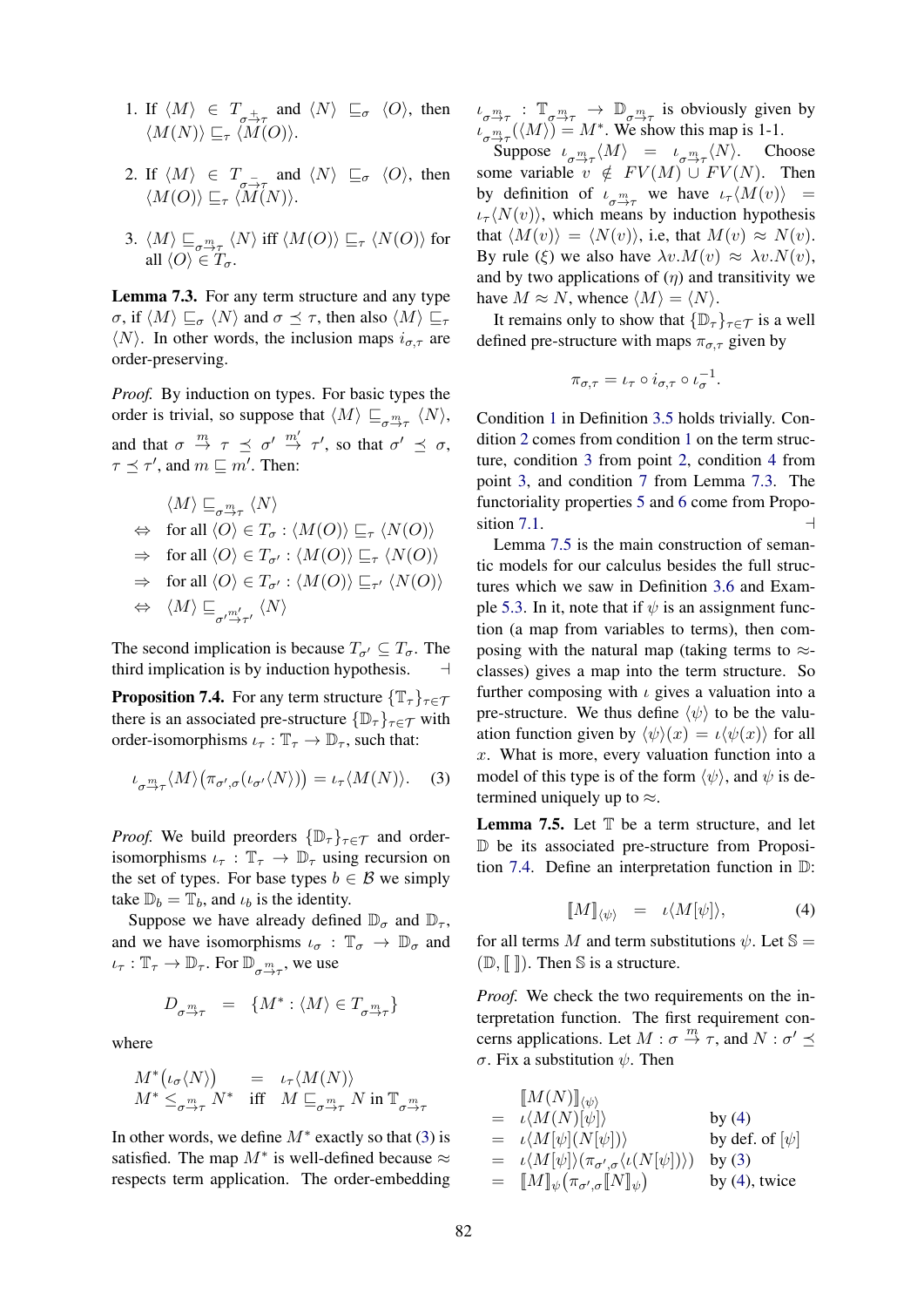Finally, consider a term  $\lambda x.M$ , and fix a substitution  $\psi$ . Let  $a \in D_{\sigma}$ , and let A be a term such that  $\iota \langle A \rangle = a$ . Let y be a variable which is not free in A, and also not free in M or any  $\psi(z)$  for  $z$  a free variable of  $M$ . Then

|     | $(\iota \langle (\lambda x.M) \psi \rangle)(a)$                             |                                       |
|-----|-----------------------------------------------------------------------------|---------------------------------------|
|     | $= (\iota \langle \lambda y. M[\psi^y_x] \rangle)(\iota \langle A \rangle)$ | by def. of $A$ and $y$                |
|     | $= (\lambda y.M[\psi^y_x])^*(\iota\langle A \rangle)$                       | by definition of $\iota$              |
|     | $= \iota((\lambda y.M[\psi^y_x])(A))$                                       | by definition of *                    |
|     | $= \iota(M[\psi^y_x][\mathrm{id}^A_y])$                                     | by $\beta$ -equivalence               |
|     | $= \iota \langle M[\psi^A_x] \rangle$                                       | by choice of $y$                      |
| $=$ | $\llbracket M \rrbracket_{\langle \psi^A_r \rangle}$                        | by the def. in $(4)$                  |
| $=$ | $\llbracket M \rrbracket_{\langle \psi \rangle^a_x}$                        | because $\iota \langle A \rangle = a$ |
| $=$ | $[\![\lambda x.M]\!]_{\langle\psi\rangle}(a)$                               | semantics of $\lambda x.M$            |
|     |                                                                             |                                       |

This completes the proof.  $\Box$ 

# 8 Monotonicity Entails Positivity; Antitonicity Entails Negativity

The main result of this section is Theorem 8.2, a converse (of sorts) to Lemma 5.2.

# 8.1 A Term Structure Built "Freely" from an Inequality

The proof of Theorem 8.2 employs a specific term structure. Let  $\sigma$  be a type, and let x, y, and z be distinct variables of type  $\sigma$ . We take  $\mathbb{T}$  =  $\mathbb{T}(x, y, z)$  to be the term structure obtained by defining for each type  $\rho$ ,  $\langle P \rangle \sqsubseteq_{\rho} \langle Q \rangle$  if and only if the following holds:  $P$  and  $Q$  are in normal form, there is a term  $S$  with no occurrences of  $y$  or  $z$ , and there are pairwise disjoint sets of occurrences  $A, B, Y$ , and  $Z$  of  $x$  in  $S$  such that all occurrences in  $A$  are positive, all occurrences in  $B$  are negative, and

$$
P = S[y/x_A, z/x_B, y/x_Y, z/x_Z]
$$
  
\n
$$
= S[y/x_{A\cup Y}, z_{B\cup Z}]
$$
  
\n
$$
Q = S[z/x_A, y/x_B, y/x_Y, z/x_Z]
$$
  
\n
$$
= S[y/x_{B\cup Y}, z_{A\cup Z}]
$$
\n(5)

In other words, if  $\langle P \rangle \sqsubseteq_{\rho} \langle Q \rangle$ , then we can obtain  $Q$  from  $P$ , assuming these are in normal form, by "increasing" some positive occurrences  $y$  to  $z$ (those occurrences in  $A$ ) and "decreasing" some negative occurrences of z to y (those in  $B$ ). The sets Y and Z are needed in order to make the whole construction work. More specifically, it follows from (5) that

$$
P[x/y, x/z] = S = Q[x/y, x/z].
$$

**Lemma 8.1.**  $\mathbb{T}$  is a term structure.

**Theorem 8.2** (Lyndon Theorem). Suppose  $M : \tau$ is a typed term in normal form, and let  $x : \sigma$  be a variable. Then the following are equivalent:

- a. All free occurrences of x in M are  $+ (-)$ .
- b. For all structures  $\mathbb{S} = (\mathbb{D}, \llbracket \rrbracket)$  and assignments  $\phi, a \mapsto [M]_{\phi_x^a}$  is monotone (antitone).

*Proof.* The (a)  $\Rightarrow$  (b) directions follow from Lemma 5.2. We show (b)  $\Rightarrow$  (a). We only argue that "monotone implies positive", as the argument that "antitone implies negative" is similar. Let  $M : \tau$  be a term, and suppose  $y : \sigma$  and  $z : \sigma$ are distinct variables not appearing in M.

Fix a normal form M and a variable  $x : \sigma$  that occurs freely in it. Take  $T$  to be the term structure  $\mathbb{T}(x, y, z)$  studied in Lemma 8.1. Take  $\phi$  to be the assignment generated by the identity substitution,  $\langle \phi \rangle(w) = \langle id(w) \rangle = \langle w \rangle.$ 

Let  $(\mathbb{D}, \mathbb{F})$  be the structure obtained from  $\mathbb{T}$  using Lemma 7.5. We apply (1b) to this structure. By monotonicity of  $\iota$ ,  $\iota \langle y \rangle \leq_{\sigma} \iota \langle z \rangle$  in D. We thus see that in  $\mathbb{D}_{\tau}$ ,

|          | $\iota \langle M[y/x] \rangle$                                               |                                                               |
|----------|------------------------------------------------------------------------------|---------------------------------------------------------------|
| $\equiv$ | $\llbracket M \rrbracket_{\langle \phi_x^y \rangle}$                         | by $(4)$                                                      |
| $=$      | $\llbracket M \rrbracket_{\langle \phi \rangle_x^{\iota \langle y \rangle}}$ | since $\langle \phi_x^y \rangle(x) = \iota \langle y \rangle$ |
|          | $\leq_\tau$ $[M]_{\langle\phi\rangle_\tau^{l\langle z\rangle}}$              | by hypothesis on $M$                                          |
| $=$      | $[\![M]\!]_{\langle \phi^z_x \rangle}$                                       | since $\langle \phi_x^z \rangle(x) = \iota \langle z \rangle$ |
| $=$      | $\iota \langle M[z/x] \rangle$                                               | by $(4)$                                                      |

Since *ι* reflects order,  $\langle M[y/x] \rangle \sqsubseteq_{\tau} \langle M[z/x] \rangle$ .

Notice that  $M[y/x]$  and  $M[z/x]$  are  $\beta$ -normal forms, since M is a  $\beta$ -normal form. By definition of the order in  $T$ , there is a term S and sets of free occurrences of  $x$  in  $S$ , say  $A$ ,  $B$ ,  $Y$ , and Z, such that all occurrences in A are positive, all occurrences in  $B$  are negative, and

$$
S = M[y/x][x/y, x/z]
$$
  
\n
$$
= M[z/x][x/y, x/z]
$$
  
\n
$$
M[y/x] = S[y/x_{A\cup Y}, z/x_{B\cup Z}]
$$
 (6)  
\n
$$
M[z/x] = S[y/x_{B\cup Y}, z/x_{A\cup Z}]
$$
 (7)

However, z does not occur in the term on the left of (6), since z does not occur in M. And so  $B =$  $Z = \emptyset$ . Similarly, y does not occur in the term on the right of (7), so  $Y = \emptyset$  also. Thus  $M[y/x] =$  $S[y/x_A]$ . And as x is not free in  $M[y/x]$ , it is not free in  $S[y/x_A]$ . This means that A is the set of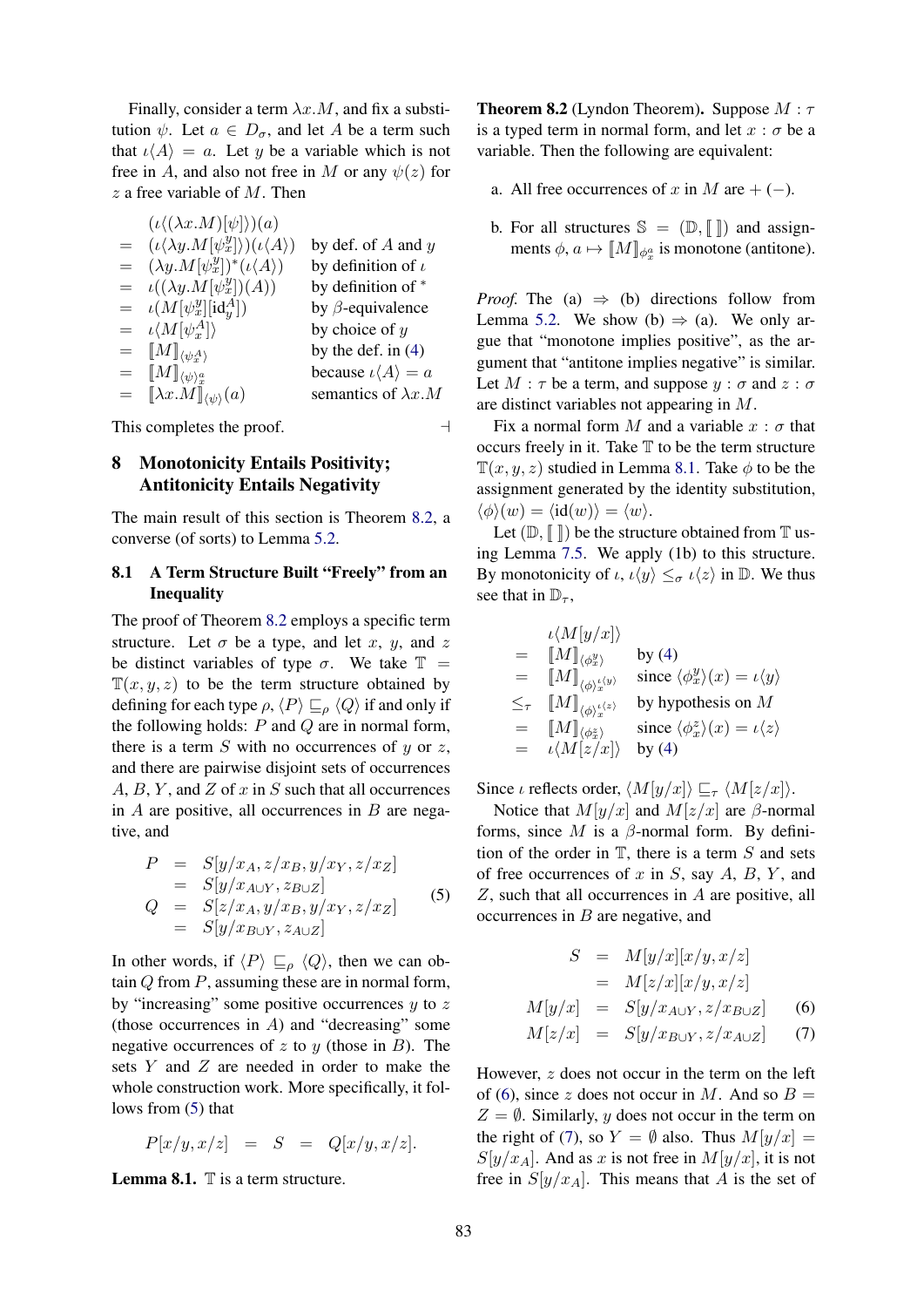(Ref) 
$$
\overline{M \precsim_{\sigma} M}
$$
 (Trans)  $\frac{M \precsim_{\sigma} N}{M \precsim_{\sigma} O}$  (Point)  $\frac{M \precsim_{\sigma^{\frac{m}{2}} \tau} N}{M(O) \precsim_{\tau} N(O)}$   
\n(Mono)  $\frac{N \precsim_{\sigma} O}{M(N) \precsim_{\tau} M(O)}$  [ $M : \sigma \stackrel{\pm}{\rightarrow} \tau$ ] (Anti)  $\frac{N \precsim_{\sigma} O}{M(O) \precsim_{\tau} M(N)}$  [ $M : \sigma \stackrel{\pm}{\rightarrow} \tau$ ]  
\n(Pres)  $\frac{M \precsim_{\sigma} N}{M \precsim_{\tau} N} \sigma \preceq \tau$  (Equiv)  $\frac{M \precsim_{\tau} N}{M \precsim_{\tau} N} M \approx N$  (Func)  $\frac{M \precsim_{\tau} N}{\lambda x.M \precsim_{\sigma^{\frac{m}{2}} \tau} \lambda x.N}$ 

Figure 3: Rules of the Monotonicity Calculus. We omit the types on the terms, except for the side conditions in the (Mono) and (Anti) rules.

*all* free occurrences of  $x$  in  $S$ . As a result, all free occurrences of x in S are  $+$ . Furthermore,

$$
S = M[y/x][x/y, x/z] = M.
$$

(The last equality holds because  $M[y/x][x/y, x/z]$  takes M, then changes all free occurrences of x in M to y, and then changes  $y$  and z back to x. Since  $y$  and z do not occur free in M, this is M itself.) Again,  $S = M$ . Thus all free occurrences of x in M are  $+$ , as desired.  $\Box$ 

# 9 A Complete Proof System

We come to the centerpiece of this work, the Monotonicity Calculus given by the rules of inference in Figure 3.

Syntax Our setting is similar to equational reasoning in simply typed lambda calculus (Friedman, 1975); however, our calculus deals with *inequality assertions*  $M \precsim_{\sigma} N$ . We make such assertions when the types of M and N are both  $\preceq \sigma$ . We use  $\Gamma$  for a set of inequality assertions. We write  $\Gamma \vdash M \preceq_{\sigma} N$  if there is a proof of  $M \preceq_{\sigma} N$ from  $\Gamma$ , that is, if there is a finite tree with root  $M \preceq_{\sigma} N$ , and each node either a leaf from Γ, or an application of one of the rules in Figure 3.

Example 9.1. In Figure 4 we give a derivation using our ongoing example of real functions. The derivation is similar to the one depicted in Figure 1; we only include this one in full for reasons of space. The proof of " $1 - 1 \le 2 - 0$ " uses two basic assumptions: " $0 \leq 1$ " and " $x \leq$  $x + 0$  for any x." Note in particular the use of Lemma 9.5. (We could alternatively have assumed  $\lambda x \preceq \lambda x + (x)(0)$  in the same way we used the assumption deftly  $\preceq \lambda x.x$  in Figure 1.)

**Semantics** Given a structure  $\mathbb{S} = (\mathbb{D}, \mathbb{F})$ , we write  $\mathbb{S} \models_{\phi} M \preceq_{\sigma} N$  if the following hold:

1. The types of M and N are both  $\preceq \sigma$ .

2. 
$$
\pi_{\sigma_1,\sigma}(\llbracket M \rrbracket_{\phi}) \leq \pi_{\sigma_2,\sigma}(\llbracket N \rrbracket_{\phi})
$$
 in  $\mathbb{D}_{\sigma}$ .

Frequently we leave off the type  $\sigma$  in assertions  $\mathbb{S} \models_{\phi} M \preceq_{\sigma} N$ . We also write  $\Gamma \models M \preceq N$  if for all structures S such that  $\mathbb{S} \models_{\phi} G \preceq H$  for all  $G \preceq H \in \Gamma$  and all assignments  $\phi$ , we also have  $\mathbb{S} \vDash_{\phi} M \preceq N$  for all assignments  $\phi$ .

#### 9.1 Basic Properties of the System

**Proposition 9.2.** If  $\Gamma \vdash M \prec_{\sigma} N$ , and also  $M \approx$  $M'$  and  $N \approx N'$ , then  $\Gamma \vdash M' \preceq_{\sigma} N'$ 

The next result is a key fact about our system. It emphasizes the fact that we take open assertions in hypothesis sets  $\Gamma$  to be "universally quantified."

**Proposition 9.3.** Let  $M : \sigma_1 \to \tau_1$  and  $N : \sigma_2 \to$  $\tau_2$  be terms, let  $m_1, m_2 \sqsubseteq m$ , and let  $\sigma$  and  $\tau$ be types with  $\sigma \preceq \sigma_1, \sigma_2$  and  $\tau_1, \tau_2 \preceq \tau$ . Thus,  $\sigma_1 \stackrel{m_1}{\rightarrow} \tau_1, \sigma_2 \stackrel{m_2}{\rightarrow} \tau_2 \preceq \sigma \stackrel{m}{\rightarrow} \tau$ . Suppose that for all terms  $O : \sigma$ ,  $\Gamma \vdash M(O) \preceq_{\tau} N(O)$ . Then  $\Gamma \vdash M \preceq_{\sigma \stackrel{m}{\rightarrow} \tau} N.$ 

*Proof.* Let x be a variable of type  $\sigma$  which does not occur in  $M$  or  $N$ . Our hypotheses tell us that  $\Gamma \vdash M(x) \preceq_{\tau} N(x)$ . By (Func),  $\Gamma \vdash$  $\lambda x.M(x) \preceq_{\sigma^m_{\tau}} \lambda x.N(x)$ . By  $(\eta)$ , (Equiv), and (Trans),  $\Gamma \vdash M \preceq_{\tau} N$ .

Remark 9.4. We do not know whether Proposition 9.3 holds without (Func). This would be important if one were to revise our meaning of the calculus. Currently  $\Gamma \models M \precsim N$  means that for all structures S such that  $S \vDash_{\phi} G \preceq H$  for all  $G \preceq H \in \Gamma$  and all assignments  $\phi$ , we also have  $\mathbb{S} \models_{\phi} M \preceq N$  for all assignments  $\phi$ . Suppose we wish to change this to mean: for all  $\mathcal S$  and  $\phi$ such that  $\mathbb{S} \models_{\phi} G \preceq H$  for all  $G \preceq H \in \Gamma$ ,  $\mathbb{S} \models_{\phi} M \preceq N$  for the same  $\phi$ . Then our rules  $(\xi)$  and (Func) are no longer sound. We conjecture that dropping  $(\xi)$  and (Func) results in a complete system with the revised semantic interpretation.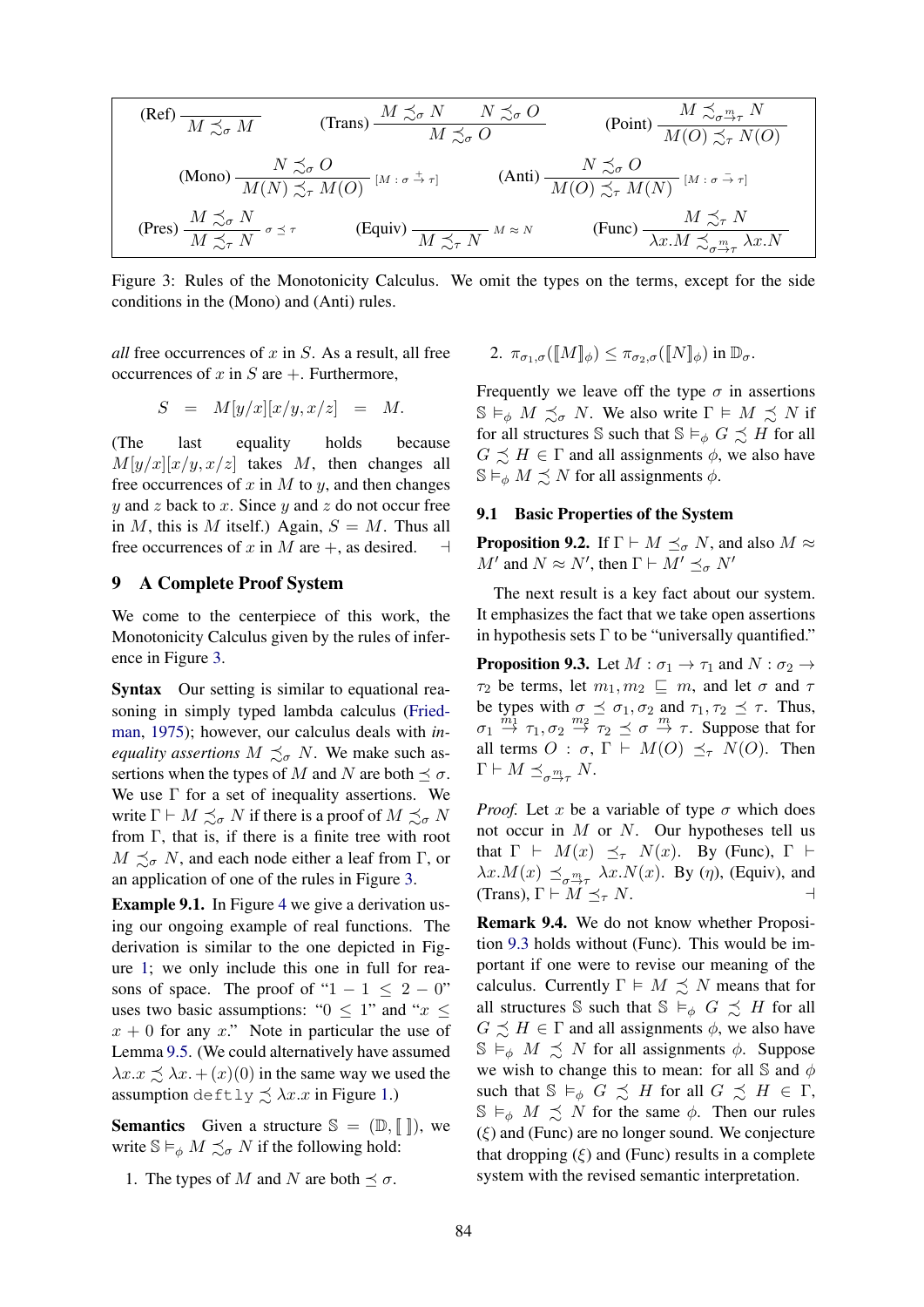$$
\frac{x \precsim + (x)(0)}{1 \precsim + (1)(0)} \text{ Lemma 9.5} \quad \frac{0 \precsim 1}{+(1)(0) \precsim + (1)(1)} \quad \text{(Mono)}
$$
\n
$$
\frac{1 \precsim 2}{-(1) \precsim - (2)} \quad \text{(Mono)}
$$
\n
$$
\frac{- (1) \precsim - (2)}{-(1)(1) \precsim - (2)(1)} \quad \text{(Point)} \quad \frac{0 \precsim 1}{-(2)(1) \precsim - (2)(0)} \quad \text{(Anti)}
$$
\n
$$
-(1)(1) \precsim - (2)(0) \quad \text{(Trans)}
$$

Figure 4: Example of elementary monotonicity reasoning with real numbers and functions.

**Lemma 9.5.** For all terms  $M$  and  $N$ , and all term substitutions  $\psi$ ,

$$
M \precsim N \vdash M[\psi] \precsim N[\psi].
$$

*Proof.* Let  $x_1, \ldots, x_n$  be the free variables of M and  $N$ . By repeated use of (Func), we have

$$
M \precsim N \vdash \lambda x_1 \ldots \lambda x_n.M \precsim \lambda x_1 \ldots \lambda x_n.N
$$

Now, because of (Equiv) and  $\alpha$  equivalence, we may change each  $x_i$  into a variable  $y_i$  with  $y_i \notin$  $FV(\psi(x_i))$  for each  $i, j = 1, \ldots n$ . Then by repeated use of the (Point), we have

$$
M \preceq N \quad \vdash \quad (\lambda y_1 \dots \lambda y_n. M') \psi(x_1) \dots \psi(x_n)
$$
  
 
$$
\preceq \quad (\lambda y_1 \dots \lambda y_n. N') \psi(x_1) \dots \psi(x_n)
$$

where

$$
M' = M[y_1/x_1] \dots [y_n/x_n]
$$
  

$$
N' = N[y_1/x_1] \dots [y_n/x_n]
$$

Then by repeated use of (Equiv) and  $\beta$  reductions:

$$
M \precsim N \quad \vdash \quad M'[\psi(x_1)/y_1] \dots [\psi(x_n)/y_n] \precsim
$$
  

$$
N'[\psi(x_1)/y_1] \dots [\psi(x_n)/y_n]
$$

Now because each  $y_i$  does not appear in  $\psi(x_i)$  for  $j \leq i$ , then these substitutions can be done simultaneously, i.e.,

$$
M'[\psi(x_1)/y_1] \dots [\psi(x_n)/y_n] = M'[\psi(x_1)/y_1, \dots, \psi(x_n)/y_n] N'[\psi(x_1)/y_1] \dots [\psi(x_n)/y_n] = N'[\psi(x_1)/y_1, \dots, \psi(x_n)/y_n]
$$

And since

$$
M'[\psi(x_1)/y_1, \dots, \psi(x_n)/y_n]
$$
  
=  $M[\psi(x_1)/x_1, \dots, \psi(x_n)/x_n]$   

$$
N'[\psi(x_1)/y_1, \dots, \psi(x_n)/y_n]
$$
  
=  $N[\psi(x_1)/x_1, \dots, \psi(x_n)/x_n]$ 

then  $M \precsim N \vdash M[\psi(x_1)/x_1, \ldots, \psi(x_n)/x_n] \precsim$  $N[\psi(x_1)/x_1, \ldots \psi(x_n)/x_n]$ , or in other words, we have  $M \precsim N \vdash M[\psi] \precsim N[\psi]$ . **Lemma 9.6.** If  $\Gamma \vdash M \precsim N$ , then for all term substitutions  $\psi$ ,  $\Gamma \vdash M[\psi] \precsim N[\psi]$ .

*Proof.* This is an easy induction on the proof system whose base case is Lemma 9.5.  $\Box$ 

Theorem 9.7 (Completeness of the Monotonicity Calculus).  $\Gamma \vdash M \preceq_{\sigma} N$  iff  $\Gamma \vDash M \preceq_{\sigma} N$ .

#### 9.2 Soundness

We fix a structure S and a valuation  $\phi$  making all sentences in  $\Gamma$  true in S. We show by induction on derivations from  $\Gamma$  that if  $\Gamma \vdash M \precsim_{\sigma} N$ , with the types of M and N being  $\sigma_1 \preceq \sigma$  and  $\sigma_2 \preceq \sigma$ , then  $\pi_{\sigma_1,\sigma}(\llbracket M \rrbracket_{\phi}) \leq \pi_{\sigma_2,\sigma}(\llbracket N \rrbracket_{\phi})$  in  $\mathbb{S}_{\sigma}$ . We use the properties of pre-structures in Definition 3.5.

The most basic derivations from  $\Gamma$  are the elements of  $\Gamma$  itself. This case is trivial.

We begin with (Pres). Assume we have  $\Gamma \vdash$  $M \preceq_{\tau} N$  via proof whose last line is an application of (Pres), with  $\sigma \preceq \tau$ . So  $\Gamma \vdash M \preceq_{\sigma} N$ . Our induction hypothesis tells us,  $\mathbb{S} \models_{\phi} M \preceq_{\sigma} N_{\phi}$ . Suppose that the types of M and N are  $\sigma_1$  and  $\sigma_2$ , respectively. Let us write m for  $[M]_{\phi}$  and n for  $[N]_{\phi}$ . Then we have  $\pi_{\sigma_1,\sigma} m \leq \pi_{\sigma_2,\sigma} n$  in  $\mathbb{D}_{\sigma}$ . And now we calculate easily that  $\pi_{\sigma_1,\tau}(m) \leq$  $\pi_{\sigma_1,\tau}(n)$ . As a result,  $\mathbb{S}\models_{\phi} M \preceq_{\tau} N$ .

For (Ref), we use the fact that each relation  $\mathbb{Z}_{\sigma}$ is reflexive. We omit the easy details on (Trans).

In the rest of this proof, we shall deal with assertions  $\Gamma \vdash M \preceq N$  without any notation for the overall type; that is, we shall assume that the types of M and N are exactly  $\sigma$ .

For (Point), assume that  $[M]_{\phi} \leq_{\sigma} [N]_{\phi}$  in  $\mathbb{D}_{\sigma}$ . Then by the "pointwise property" (Definition 3.5 part 4) of S,

$$
= \begin{array}{cc} \llbracket M(O) \rrbracket_{\phi} \\ = \llbracket M \rrbracket_{\phi} (\llbracket O \rrbracket_{\phi}) \\ \leq_{\sigma} \quad \llbracket N \rrbracket_{\phi} (\llbracket O \rrbracket_{\phi}) \\ = \quad \llbracket N(O) \rrbracket_{\phi}. \end{array}
$$

For (Mono), let  $M : \sigma \stackrel{+}{\rightarrow} \tau$ . Assume that  $[N]_{\phi} \leq_{\sigma} [O]_{\phi}$  in  $\mathbb{D}_{\sigma}$ . By Lemma 5.2,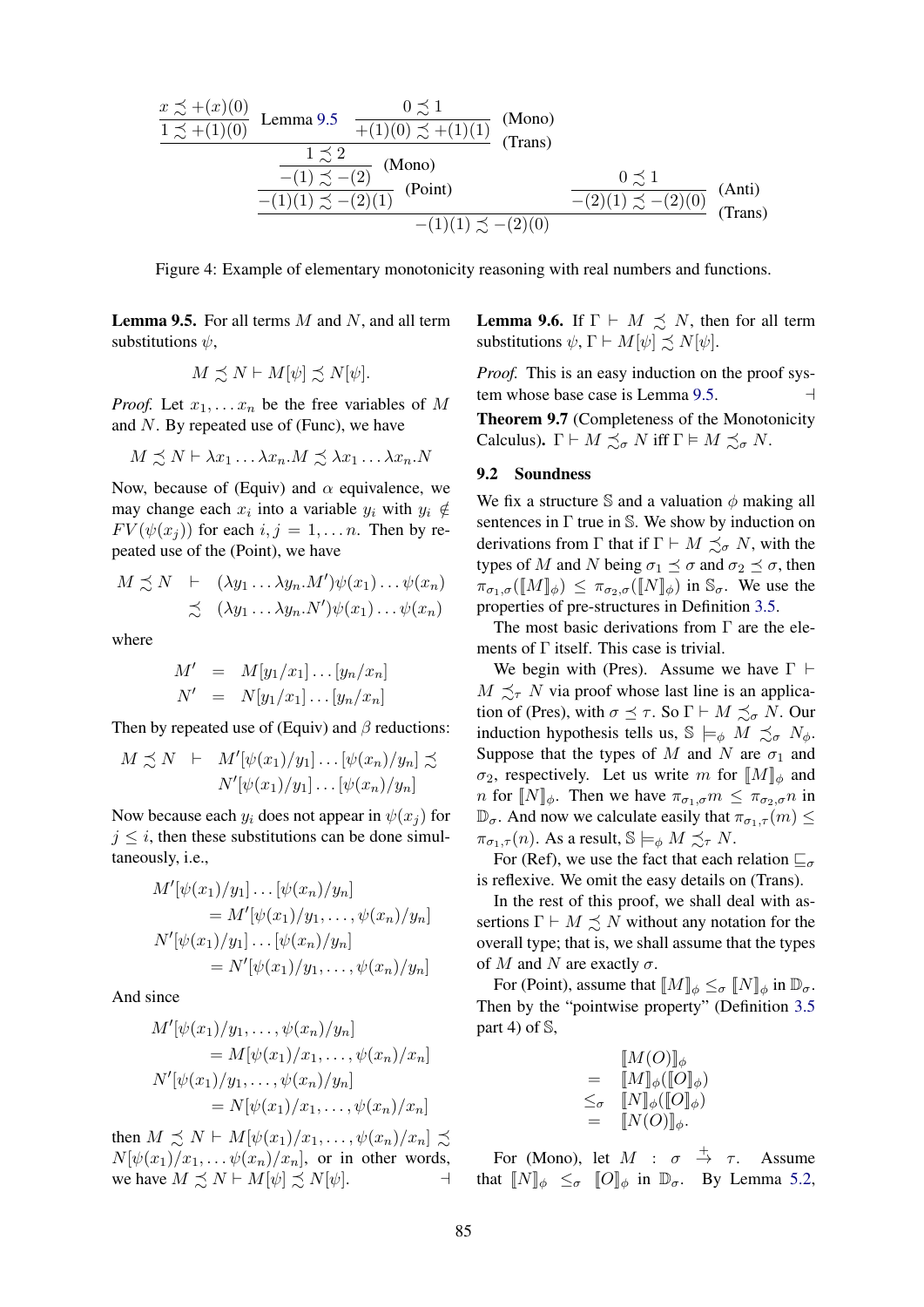$[M]$  is a monotone function  $\mathbb{D}_{\sigma} \to \mathbb{D}_{\tau}$ . Hence  $[M(N)]_{\phi} \leq_{\sigma} [M(O)]_{\phi}$ . The (Anti) rule is treated similarly. The soundness of the (Equiv) rule follows easily from Proposition 6.6.

#### 9.3 Completeness

We next show that the monotonicity calculus is complete. Assume that  $\Gamma \models M^* \precsim_{\sigma} N^*$ , with the types of  $M^*$  and  $N^*$  being  $\sigma_1$  and  $\sigma_2$ . We shall show that  $\Gamma \vdash M^* \precsim_{\sigma} N^*$  using a term structure T whose associated structure S from Lemma 7.5 is called the *canonical model of* Γ. We recall Definition 7.2 and the notation there, especially the fact that each  $T_{\sigma}$  is the set of  $\approx$ -equivalence classes of terms of type  $\preceq \sigma$ . We order  $T_{\sigma}$  by

$$
\langle M \rangle \sqsubseteq_{\sigma} \langle N \rangle \quad \text{iff} \quad \Gamma \vdash M \precsim_{\sigma} N.
$$

This relation is well-defined by Proposition 9.2.

**Claim 9.8.**  $\mathbb{T}$  is a term structure.

*Proof.* Let  $\langle M \rangle \in T_{\sigma \to \tau}$  and  $\langle N \rangle \sqsubseteq_{\sigma} \langle O \rangle$ . Then  $M : \sigma' \stackrel{+}{\rightarrow} \tau'$ , for some types  $\sigma \preceq \sigma'$  and  $\tau' \preceq \tau$ . We thus have a derivation from Γ:

$$
\begin{array}{c}\n\vdots \\
\frac{N \precsim_{\sigma} O}{N \precsim_{\sigma'} O} \text{ (Prec)} \\
\frac{M(N) \precsim_{\tau'} M(O)}{M(N) \precsim_{\tau} M(O)} \text{ (Mono)} \\
\frac{M(N) \precsim_{\tau} M(O)}{M(P) \precsim_{\tau'} M(O)}\n\end{array}
$$

Thus,  $\langle M(N) \rangle \sqsubseteq_{\tau} \langle M(O) \rangle$ . For a similar reason, Property 2 also holds, only (Anti) is used instead. One direction of Property 3 is easy, using (Point), and so we omit it. For the reverse direction, suppose  $\langle M \rangle (\langle O \rangle) \sqsubseteq_{\tau} \langle N \rangle (\langle O \rangle)$  for all  $\langle O \rangle \in T_{\sigma}$ . Using Proposition 9.3, we see that  $\Gamma \vdash M \preceq m \ N$ .  $\Gamma \vdash M \precsim_{\sigma \xrightarrow{\mathcal{m}} \tau}$  $N.$ 

Claim 9.8 proved, we appeal to Proposition 7.4 and Lemma 7.5 to obtain an associated structure which we call S. As we know, for any assignment  $\phi$  on D, there is a substitution  $\psi$  such that  $\langle \psi \rangle = \phi$ . To find such a  $\psi$ , note that for every variable x,  $\phi(x) = \iota(\langle A \rangle)$  for some term A, so we can define  $\psi(x) = A$ . Then  $\langle \psi \rangle(x) = \iota(\langle \psi(x) \rangle) = \iota(\langle A \rangle)$ .

**Lemma 9.9.** Let  $G : \sigma_1$  and  $H : \sigma_2$ , with  $\sigma_1, \sigma_2 \preceq$ σ. If  $\Gamma \vdash G \preceq_{\sigma} H$ , then  $\mathbb{S} \models G \preceq_{\sigma} H$ . In other words, for every assignment  $\phi$ ,

$$
\pi_{\sigma_1,\sigma}(\llbracket G \rrbracket_{\phi}) \leq_{\sigma} \pi_{\sigma_2,\sigma}(\llbracket H \rrbracket_{\phi}).
$$

In particular, for every assertion  $G \precsim_{\sigma} H$  in  $\Gamma$ ,  $\mathbb{S} \models G \precsim_{\sigma} H.$ 

*Proof.* Suppose  $\Gamma \vdash G \precsim_{\sigma} H$ , and fix an assignment  $\phi$ , and let  $\psi$  be a substitution such that  $\langle \psi \rangle = \phi$ . By Lemma 7.5,

$$
\begin{aligned} \llbracket G \rrbracket_\phi &= \llbracket G \rrbracket_{\langle \psi \rangle} = \iota(\langle G[\psi] \rangle, \qquad \text{and} \\ \llbracket H \rrbracket_\phi &= \llbracket H \rrbracket_{\langle \psi \rangle} = \iota(\langle H[\psi] \rangle). \end{aligned}
$$

As  $\pi_{\sigma_1,\sigma}$ ,  $\pi_{\sigma_2,\sigma}$ , and  $\iota$  are all order preserving, to prove our lemma we only need to show that  $\langle G[\psi] \rangle \sqsubseteq_{\sigma} \langle H[\psi] \rangle$ : in other words,  $\Gamma \vdash G[\psi] \precsim_{\sigma}$  $H[\psi]$ . And this was shown in Lemma 9.6.  $\Box$ 

We conclude the proof of completeness. We started with  $\Gamma \models M^* \precsim N^*$ , and now we show that  $\Gamma \vdash M^* \precsim N^*$ . By Lemma 9.9, the canonical model  $\mathbb S$  satisfies  $\Gamma$  under all assignments. We apply this with the assignment  $\phi$  given by  $\phi(x) =$  $\langle x \rangle$ . Therefore  $\mathbb{S} \vDash_{\phi} M^{\star} \preceq_{\sigma} N^{\star}$ . So  $\langle M^{\star}[\phi] \rangle \sqsubseteq_{\sigma}$  $\langle N^{\star}[\phi] \rangle$ . However, because  $\langle M^{\star}[\phi] \rangle = \langle M^{\star} \rangle$  and  $\langle N^{\star}[\phi] \rangle = \langle N^{\star} \rangle$ , we see from the ordering on S that  $\Gamma \vdash M^* \precsim_{\sigma} N^*$ .

# 10 Conclusion

We have presented a calculus extending the simply typed lambda calculus with enough ordertheoretic infrastructure to represent arguments about increasing and decreasing functions. The calculus provides a mathematical foundation for a style of monotonicity reasoning that is often implicit in practical NLP work (e.g., MacCartney and Manning 2007; Angeli and Manning 2014; Angeli et al. 2016). Typically this research draws upon lexical resources such as WordNet and entailment relations learned from data, and uses these assumptions as input for proof search over derivations similar to those we considered here. Functional expressions will be marked as monotone or antitone either "by hand" or in an automated way.

In addition to formalizing the proof procedures used in existing work, we believe the present study also suggests further possibilities for applied work. For instance, we have shown how more complex entailment assumptions can be stated and used in a flexible way, e.g., allowing comparison between functions of different polarity types (recall the example in Section 2).

From a technical point of view, our completeness result is analogous to a standard result for simply typed lambda calculus due to Friedman (1975). While our setting is considerably more complex, there still remain open issues here that were settled in the simpler setting: e.g., how to obtain completeness for "full" structures (Ex. 5.3). We leave such questions for future work.